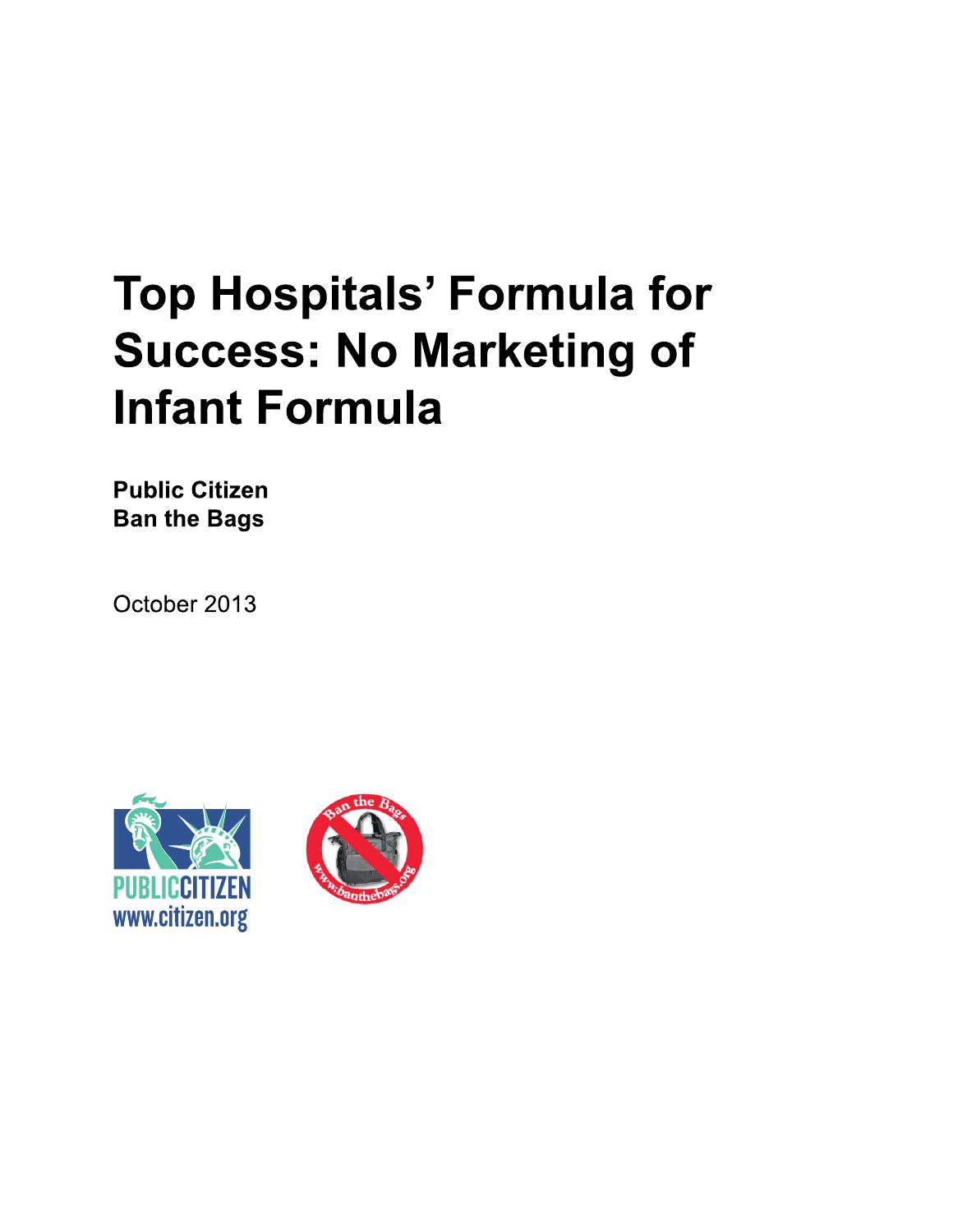#### **Acknowledgments**

This report was written by Eva Seidelman, Researcher for Public Citizen's Commercial Alert project, with contributions from Marsha Walker, RN, IBCLC, co-chair of the Ban the Bags campaign.

#### **About Public Citizen**

Public Citizen is a national non-profit organization with more than 300,000 members and supporters. We represent consumer interests through lobbying, litigation, administrative advocacy, research, and public education on a broad range of issues including consumer rights in the marketplace, product safety, financial regulation, worker safety, safe and affordable health care, campaign finance reform and government ethics, fair trade, climate change, and corporate and government accountability.

#### **About Ban the Bags**

Ban the Bags is a national campaign to stop infant formula company marketing in maternity hospitals. The campaign grew out of efforts in Massachusetts to stop aggressive formula company marketing tactics in hospitals.





Ban the Bags 254 Conant Rd. Weston, MA 02493 (781) 893-3553 www.banthebags.org

© 2013 Public Citizen and Ban the Bags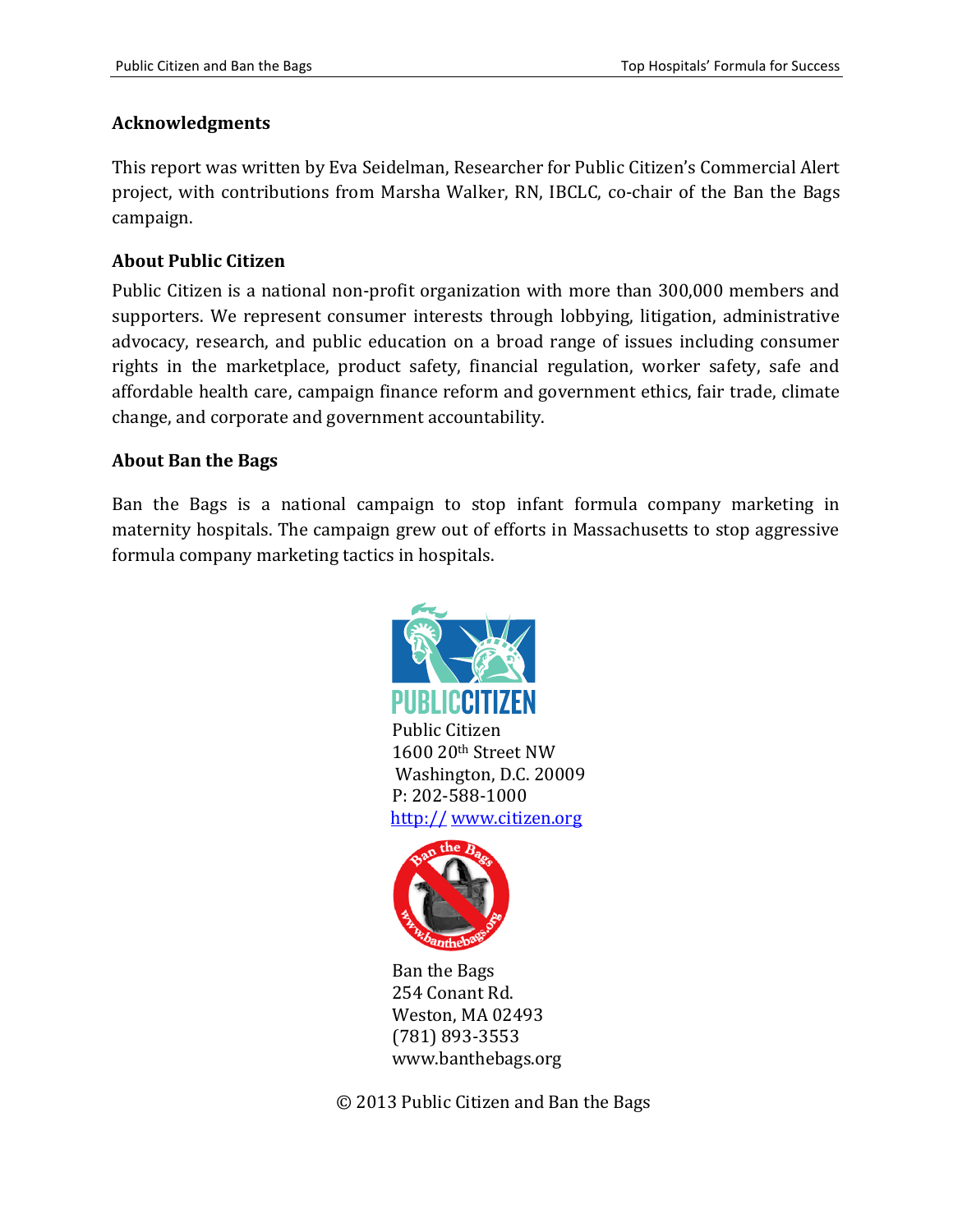### **Contents**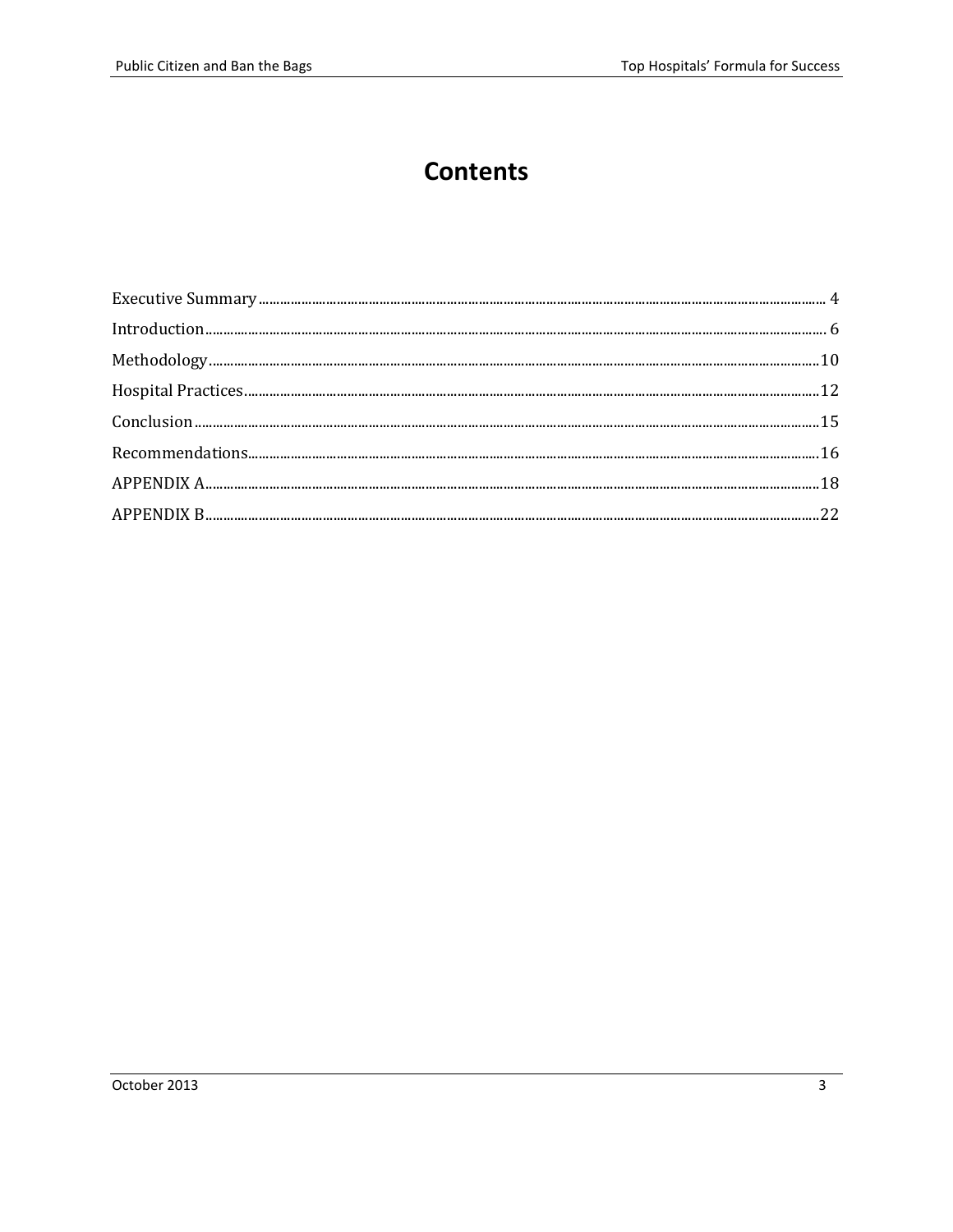### **Executive Summary**

<span id="page-3-0"></span>The vast majority of the nation's most reputable hospitals are blocking infant formula manufacturers from marketing their formula products, according to Public Citizen and Ban the Bags research. Eliminating in-hospital formula promotion through the distribution of formula company-sponsored discharge bags has become a standard best practice among the highest ranked hospitals in *U.S. News and World Report*'s Best Hospitals list ("*U.S. News*"). Numerous studies show that women are likely to breastfeed less, and for shorter durations, if they receive formula samples and promotional materials in hospital discharge packs.

#### **Report Findings**

- Sixty-seven percent of top hospitals in gynecology (30 out of 45) ranked by *U.S. News* reported not distributing formula company sponsored discharge bags, formula samples or other formula company promotional materials to mothers in their maternity units.
- An additional eleven percent (5 of 45) reported limiting formula companysponsored discharge bag and sample distribution to moms who request the bags, to "formula feeding moms," <sup>1</sup> or to Neonatal Intensive Care Unit patients.
- Eighty-two percent (14 of 17) of *U.S. News*' Honor Roll, or overall best hospitals, reported having a policy or practice against distributing formula company sponsored discharge bags or other promotional materials.

#### **Recommendations**

- Those highest ranked *U.S. News* hospitals that have not banned formula company sponsored discharged bags should quickly do so. All hospitals should follow the example now set by the top-ranked in the U.S. and eliminate the commercial bags, samples and other promotional materials.
- Healthcare facilities should adopt policies modeled after the World Health Organization's (WHO) International Code of Marketing on Breast-milk Substitutes. They should train staff on how to implement the policies.

l

 $1$  "Formula feeding moms" were generally described as those who needed formula for medical purposes, or to those who intend to formula feed.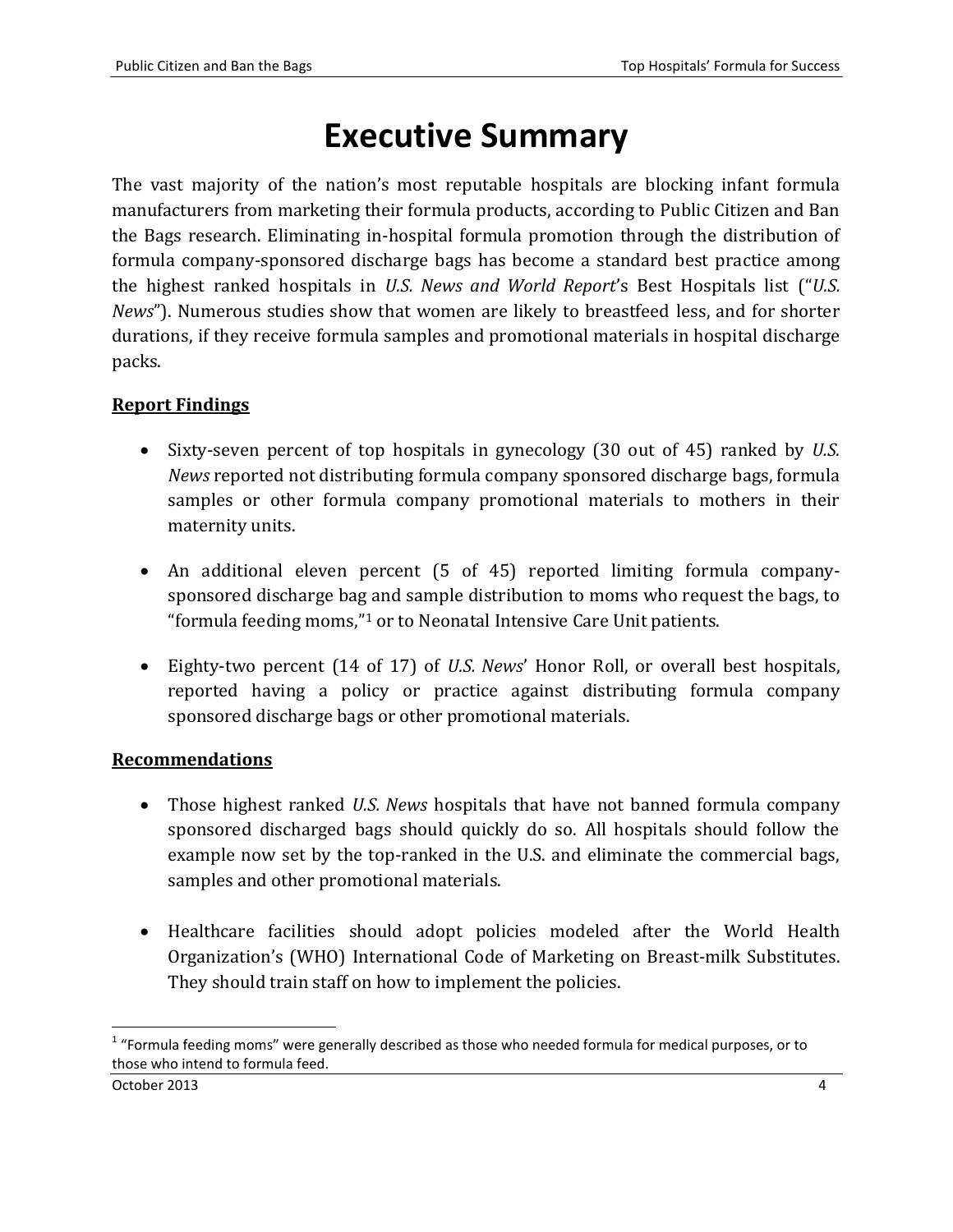- City, state and county health departments should develop initiatives to require or encourage hospitals to end infant formula marketing.
- City, state and county legislators should pass legislation requiring that hospitals adopt model policies and follow best practices for breastfeeding, including eliminating formula marketing.
- Formula companies should stop marketing formula in hospitals, in compliance with the WHO's International Code of Marketing of Breast-milk Substitutes.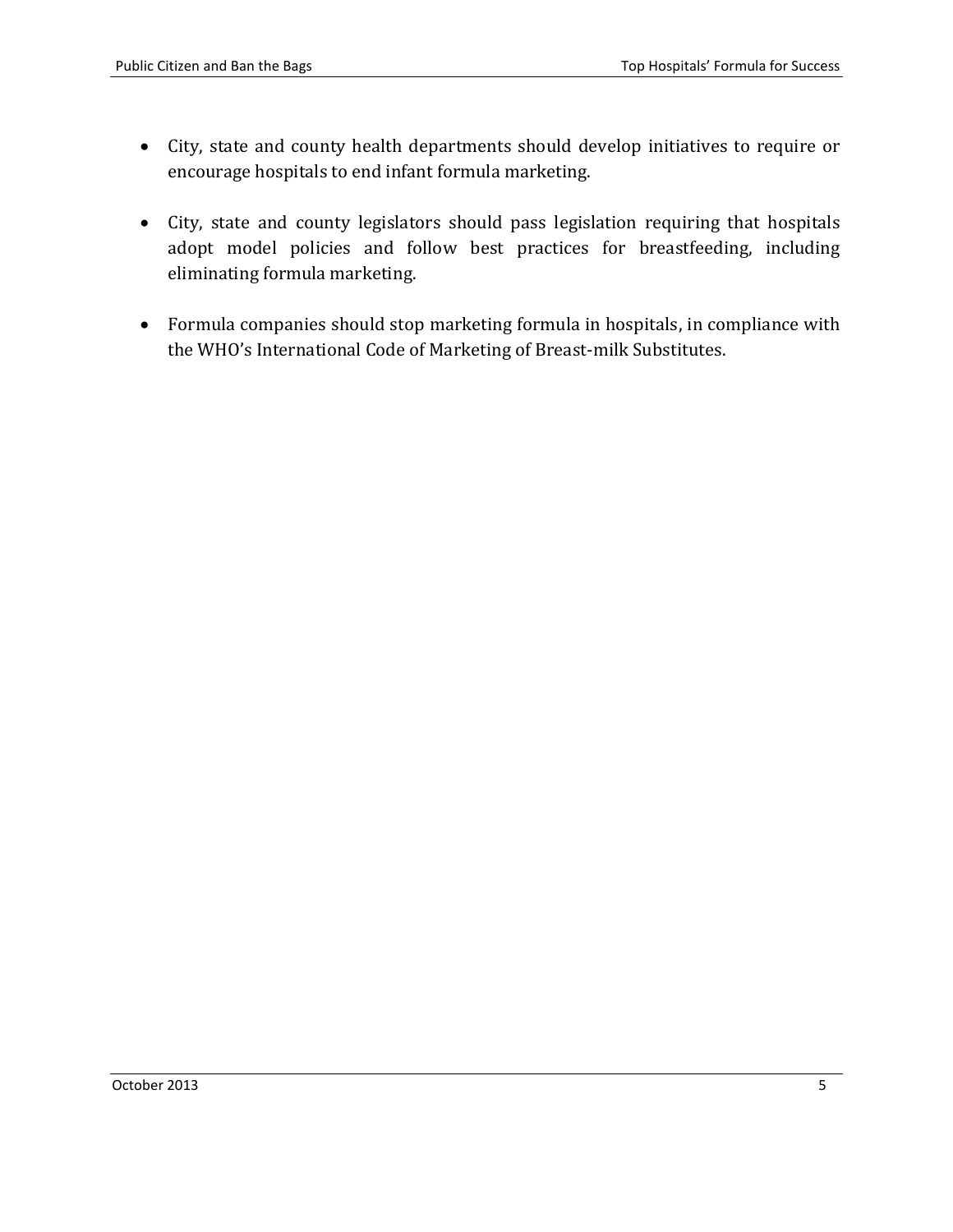### **Introduction**

<span id="page-5-0"></span>Given the health consequences of not breastfeeding, clinicians should not implicitly promote infant formula by providing venues for its advertisement.

*— U.S. Surgeon General's Call to Action to Support Breastfeeding (2011)*

Eliminating in-hospital infant formula promotion is no longer just a recommended policy of the U.S. Surgeon General, the Centers for Disease Control and Prevention (CDC) and numerous other national, city, state and global health institutions. It has now become a standard best practice among the nation's "Best Hospitals."<sup>2</sup> Recent Public Citizen and Ban the Bags campaign research shows that the nation's most reputable hospitals are consistently adopting policies and practices to further breastfeeding support by ending formula marketing. This report finds that the vast majority of the nationally top-ranked hospitals<sup>3</sup> by *U.S. News and World Report* ("*U.S. News*") in the specialty of gynecology<sup>4</sup> and on the Honor Roll<sup>5</sup> of overall best rankings have limited or ended commercial formula bag distribution in their maternity units, the most common form of in-hospital marketing.<sup>6</sup>

There is overwhelming consensus among major health professional organizations and governmental public health agencies that exclusive breastfeeding for the first six months of a baby's life offers significant health benefits for the mother and the child.<sup>7</sup> Breastfeeding

l <sup>2</sup> See *U.S. News and World Report Best Hospitals 2013-14*. Retrieved 9 October 2013 from <http://health.usnews.com/best-hospitals>*.*

<sup>3</sup> Only the top-ranked hospitals with maternal/newborn services were part of the study.

<sup>4</sup> *U.S. News and World Report Best Hospitals 2013-14, Top Ranked Hospitals for Gynecology*, Retrieved 9 October 2013 at [http://health.usnews.com/best-hospitals/rankings/gynecology.](http://health.usnews.com/best-hospitals/rankings/gynecology) See also Methodology *infra p. 8* for the reasons gynecological hospitals were chosen.

<sup>5</sup> See Kimberly Leonard, *Best Hospitals 2013-14: Overview and Honor Roll*, *U.S. News and World Report* (July 16, 2013), Retrieved 9 October 2013 fro[m http://health.usnews.com/health-news/best-](http://health.usnews.com/health-news/best-hospitals/articles/2013/07/16/best-hospitals-2013-14-overview-and-honor-roll)

[hospitals/articles/2013/07/16/best-hospitals-2013-14-overview-and-honor-roll.](http://health.usnews.com/health-news/best-hospitals/articles/2013/07/16/best-hospitals-2013-14-overview-and-honor-roll) (Seventeen out of the eighteen hospitals on the Honor Roll have birthing units.)

<sup>6</sup> See Appendix A.

<sup>7</sup> Studies show that breastfeeding reduces babies' risk of obesity, type 2 diabetes, asthma, necrotizing enterocolitis and respiratory infections and mothers' risk of type 2 diabetes, ovarian cancer, breast cancer and postpartum depression. See U.S. Department of Health and Human Services, "Why Breastfeeding is So Important*.*" Retrieved 10 October 2013 fro[m http://www.womenshealth.gov/breastfeeding/why-](http://www.womenshealth.gov/breastfeeding/why-breastfeeding-is-important/index.html)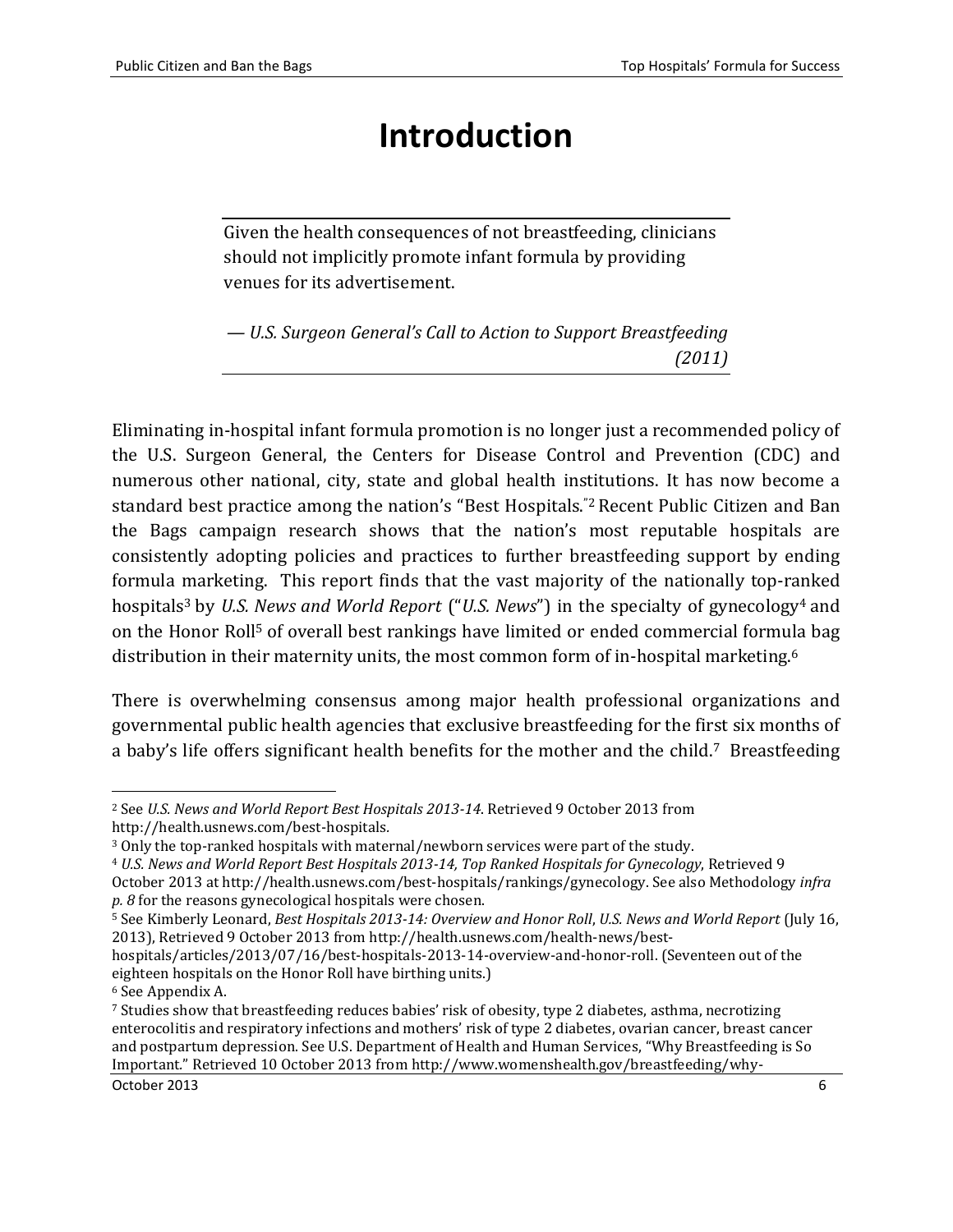$\overline{\phantom{a}}$ 

saves families the cost of formula, results in fewer missed days from work to care for a sick infant, and reduces family expenditures for sick baby visits, hospitalization, and medications.<sup>8</sup> Meanwhile, the major formula manufacturers in the United States<sup>9</sup>- Abbott (of the Similac brand), Mead Johnson (Enfamil) and Nestle (Gerber Good Start) – enjoy significant revenue and profit from billions of dollars generated annually in formula sales.<sup>10</sup> They have spent millions on aggressive marketing of formula<sup>11</sup> since the late 1800s, especially within healthcare facilities at the expense of breastfeeding promotion. Inhospital distribution of formula company sponsored discharge bags is a very effective marketing tool, so companies have consistently found ways to get hospital staff to distribute their promotional materials. <sup>12</sup> Mistakenly viewed as gifts by mothers and hospital staff, even Health Insurance Portability and Accountability Act (HIPAA) privacy

[http://www.aafp.org/online/en/home/policy/policies/b/breastfeedingpositionpaper.html;](http://www.aafp.org/online/en/home/policy/policies/b/breastfeedingpositionpaper.html) Academy of Breastfeeding Medicine. "Position on Breastfeeding." *Breastfeeding Medicine*, no. 4 (2008),

http://online.liebertpub.com/doi/pdfplus/10.1089/bfm.2008.9988; James, D. C., and B. Dobson. "Position of the American Dietetic Association: Promoting and Supporting Breastfeeding." *Journal of the American Dietetic Association* 105, no. 5 (2005): 810-18; American College of Obstetricians and Gynecologists Committee on Health Care for Underserved Women and Committee on Obstetric Practices. "Special Report from ACOG. Breastfeeding: Maternal and Infant Aspects." *ACOG Clinical Review* 12, no. 1 (suppl) (2007): 1S-16S; National Association of Pediatric Nurse Practitioners. "NAP Position Statement on Breastfeeding." *Journal of Pediatric Health Care* 21, no. 2 (2007): A39-A40

<sup>8</sup> U.S. Department of Health and Human Services. "The Surgeon General's Call to Action to Support Breastfeeding." U.S. Department of Health and Human Services, Office of the Surgeon General (2011): 3. Retrieved 14 October 2013, from

http://www.surgeongeneral.gov/topics/breastfeeding/calltoactiontosupportbreastfeeding.pdf. (Women save up to \$1500 per year in formula costs if they exclusively breastfeed.)

<sup>9</sup> In 2008, three companies make up 98 percent of the market share: Abbott (Similac**)** at 43 percent, Mead Johnson (Enfamil) at 40 percent, and Nestle (Gerber Good Start**)** at 15 percent. *See* Oliveira, Frazao, and Smallwood, "The Infant Formula Market: Consequences of a Change in the Wic Contract Brand." United States Department of Agriculture, Economic Research Service. Retrieved 9 October 2013, from [http://www.ers.usda.gov/Publications/ERR124/ERR124.pdf.](http://www.ers.usda.gov/Publications/ERR124/ERR124.pdf) 

<sup>10</sup> *See* Oliveira, Id.; *See also* Fentiman, Linda C., "Marketing Mothers' Milk: the Commodification of Breastfeeding and the New Markets for Breast Milk and Infant Formula," 34 Nevada Law Journal,10:29 (March 30, 2010)(See n. 26: "In 2008, the latest year for which detailed figures are available, American consumers purchased \$4.97 billion worth of infant formula." Euromonitor International, Baby Food–US 5tbl.2 (Oct. 2008)).

<sup>11</sup> Formula companies spent \$46 million on advertising formula in 2004. See U.S. Government Accountability Office, "Breastfeeding: Some Strategies Used to Market Infant Formula May Discourage Breastfeeding; State Contracts Should Better Protect Against Misuse of the WIC Name," at app. I, 26 (2006).

<sup>12</sup> See e.g. Dungy CI, Christensen-Szalanski J, Losch M, Russell D. "Effect of discharge samples on duration of breast-feeding." Pediatrics. 1992;90(2):233-7; Rosenberg KD, Eastham CA, Kasehagen LJ, Sandoval AP. "Marketing infant formula through hospitals: the impact of commercial hospital discharge packs on breastfeeding. "Am J Public Health. 2008;98(2):290-5.

October 2013 7

[breastfeeding-is-important/index.html;](http://www.womenshealth.gov/breastfeeding/why-breastfeeding-is-important/index.html) See also American Academy of Pediatrics Section on Breastfeeding. "Breastfeeding and the Use of Human Milk (Policy Statement)." *Pediatrics* 115, no. 2 (2005): 496-506; American Academy of Family Physicians. "Family Physicians Supporting Breastfeeding (Position Paper)." Retrieved 9 February, 2012, from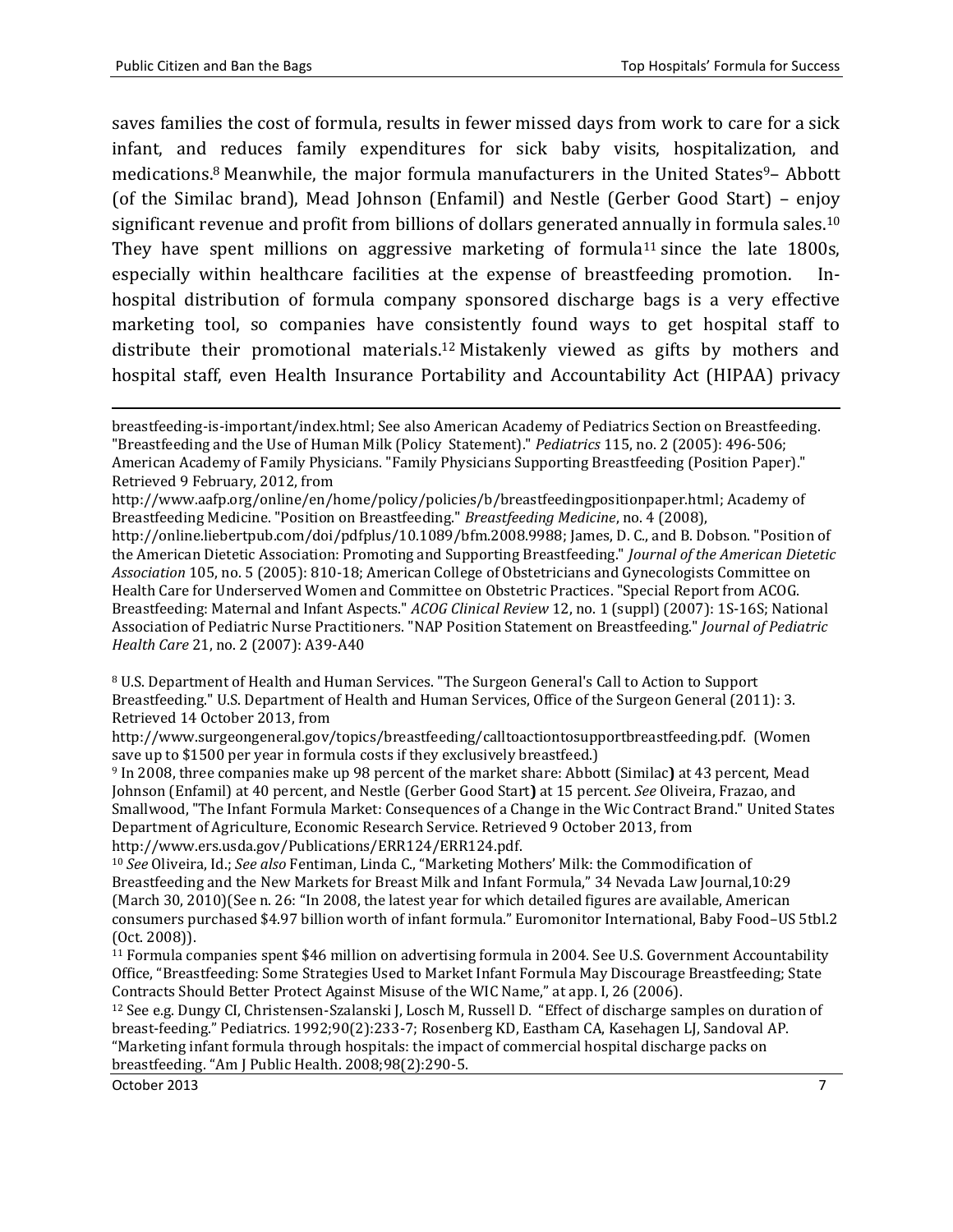Public Citizen and Ban the Bags Top Hospitals' Formula for Success

rules directly recognize formula bag distribution as a form of marketing.<sup>13</sup> The "gift" bags are usually emblazoned with formula company logos, and include promotional samples of formula, coupons, and sponsored information sheets on formula feeding and breastfeeding.

Numerous studies show that women are likely to breastfeed less, and for shorter durations, if they receive formula samples and promotional materials in hospital discharge packs. <sup>14</sup> Formula bag



distribution effectively influences new mothers to use formula because it sends a powerful message that hospitals endorse formula feeding, even where breastfeeding in hospitals is promoted. Patients trust their doctors and healthcare institutions, and rarely realize these items are distributed to them as part of a marketing effort.<sup>15</sup> According to a recent journal article in *Birth*, the advertising claims made in discharge bags' coupons and booklets contribute to formula use by creating false beliefs about the merits of infant formula and the inadequacy of breast milk.<sup>16</sup> Furthermore, the "gift" bags market the most expensive brands of infant formula, effectively inducing formula feeding mothers to buy the marketed brand and spend an average of \$700 more in additional costs.<sup>17</sup>

Evidence of the dangers of formula marketing is so strong that the World Health Organization's (WHO) International Code of Marketing of Breast-milk Substitutes,

l

<sup>13</sup> Department of Health and Human Services, *Health Information Privacy: Marketing,* Retrieved 9 October 2013 fro[m http://www.hhs.gov/ocr/privacy/hipaa/understanding/coveredentities/marketing.html.](http://www.hhs.gov/ocr/privacy/hipaa/understanding/coveredentities/marketing.html) <sup>14</sup> Bartick, Melissa, and Arnold Reinhold. "The Burden of Suboptimal Breastfeeding in the United States: A Pediatric Cost Analysis." *Pediatrics* 125, no. 5 (2010): e1048-e56; Donnelly, A., HM Snowden, MJ Renfrew, and MW Woolridge. "Commercial Hospital Discharge Packs for Breastfeeding Women." *Cochrane database of systematic reviews* (2000); Dungy, C.I., J. Christensen-Szalanski, M. Losch, and D. Russell. "Effect of Discharge Samples on Duration of Breast-Feeding." *Pediatrics* 90, no. 2 (1992): 233; Rosenberg, Kenneth D., Carissa A. Eastham, Laurin J. Kasehagen, and Alfredo P. Sandoval. "Marketing Infant Formula through Hospitals: The Impact of Commercial Hospital Discharge Packs on Breastfeeding." *Am J Public Health* 98, no. 2 (2008): 290- 95; Snell, BJ, M. Krantz, R. Keeton, K. Delgado, and C. Peckham. "The Association of Formula Samples Given at Hospital Discharge with the Early Duration of Breastfeeding." *Journal of Human Lactation* 8, no. 2 (1992): 67; Wright, Anne, Sydney Rice, and Susan Wells. "Changing Hospital Practices to Increase the Duration of Breastfeeding." *Pediatrics* 97, no. 5 (1996): 669-75; Reiff, Michael I., and Susan M. Essock-Vitale. "Hospital Influences on Early Infant-Feeding Practices." *Pediatrics* 76, no. 6 (1985): 872-79. <sup>15</sup> Id.

<sup>16</sup> Parry K, Taylor E, Hall-Dardess P, Walker M, Labbok, M. "Understanding Women's Interpretations of Infant Formula Advertising"*. Birth*, 40, (2013): 115-124.

<sup>17</sup> Oliveira Frazao, and Smallwood, "WIC and the retail price of infant formula." Food Assistance and Nutrition Research Report No. (FANRR39-1). June 2004.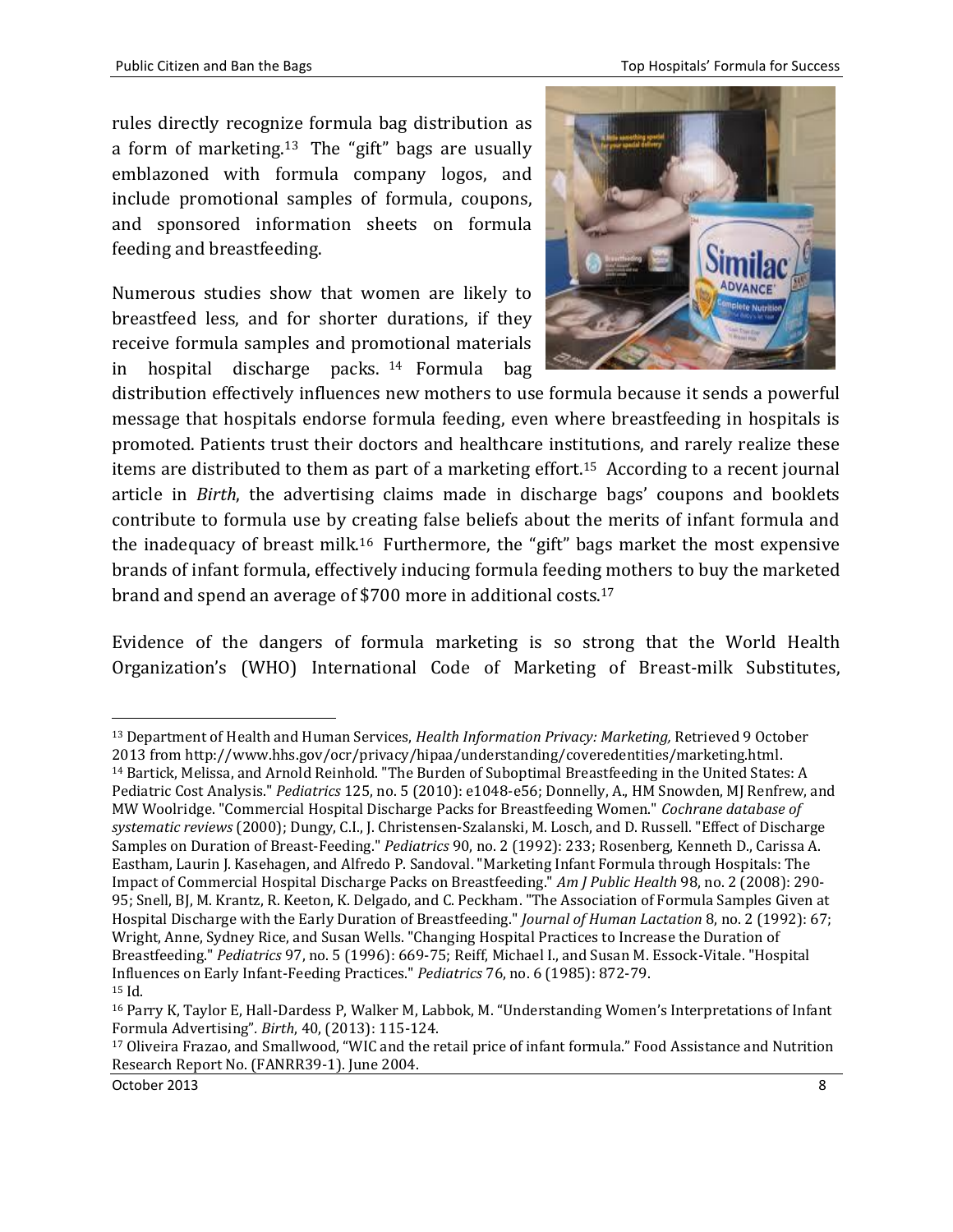established in 1981, prohibits formula promotion in hospitals.<sup>18</sup> The *U.S. Surgeon General's Call to Action to Support Breastfeeding* specifically recommends enforcement of the Code. 19 The CDC has negatively factored the distribution of formula discharge packs into its Maternity Practices for Infant Nutrition and Care (mPINC) state hospital scores and rankings.<sup>20</sup>

This report's finding that banning formula marketing is a hospital trend and a best practice affirms CDC research. Every two years, the CDC's mPINC report shows a notable jump in the number of hospitals ending formula marketing. In 2007, only 27.4 percent of hospitals had stopped distributing formula company sponsored materials; and by 2011, the number had jumped to 45.5 percent.<sup>21</sup>

Reputable hospitals are increasingly banning discharge bags with formula samples for a variety of reasons. Some of the hospitals that ended distribution have a Baby-Friendly<sup>22</sup> designation or are working towards the designation, which requires an end to in-hospital formula marketing and to accepting free formula supplies from sponsoring companies. Other hospitals may still accept free formula from companies for in-hospital use but have voluntarily ended or limited the practice of distributing the formula company-sponsored discharge bags. Some hospitals have ceased commercial bag distribution with the recognition of potential hazards and liabilities associated with formula contamination or defects.<sup>23</sup> Other hospitals have ended the practice to improve their reputations for providing quality breastfeeding support. Public advocacy and department of health

<sup>23</sup> See e.g. "Brown and Crouppen Files Suit over Infant Death and Illness." Business Wire, October 16, 2012. Retrieved 9 October 2013 fro[m http://www.businesswire.com/news/home/20121016006742/en/Brown-](http://www.businesswire.com/news/home/20121016006742/en/Brown-Crouppen-Files-Suit-Infant-Death-Illness)[Crouppen-Files-Suit-Infant-Death-Illness.](http://www.businesswire.com/news/home/20121016006742/en/Brown-Crouppen-Files-Suit-Infant-Death-Illness)

 $\overline{a}$ 

<sup>18</sup> World Health Organization. "International Code of Marketing of Breast-Milk Substitutes." Retrieved 10 October, 2011, from [http://www.who.int/nutrition/publications/code\\_english.pdf.](http://www.who.int/nutrition/publications/code_english.pdf) 

<sup>19</sup> U.S. Department of Health and Human Services. "The Surgeon General's Call to Action to Support

Breastfeeding." U.S. Department of Health and Human Services, Office of the Surgeon General (2011): 21-22, 43. Retrieved 14 October 2013 from

http://www.surgeongeneral.gov/topics/breastfeeding/calltoactiontosupportbreastfeeding.pdf.

<sup>20</sup> Centers for Disease Control and Prevention, "Maternity Practices in Infant Nutrition and Care in Louisiana – 2011 mPinc Survey," Retrieved 9 October 2013 from

<http://www.cdc.gov/breastfeeding/pdf/mPINC/states/mPINC2011Louisiana.pdf>. (See "Needs Improvements")

<sup>21</sup> U.S. Department of Health and Human Services, Centers for Disease Control and Prevention. "CDC National Survey of Maternity Care Practices in Infant Nutrition and Care (mPINC) 2011" Table 5.2a, Retrieve 9 October 2013 fro[m http://www.cdc.gov/breastfeeding/data/mpinc/data/2011/tables5\\_1a-5\\_2a.htm.](http://www.cdc.gov/breastfeeding/data/mpinc/data/2011/tables5_1a-5_2a.htm) 

<sup>&</sup>lt;sup>22</sup> The Baby Friendly Hospital Initiative, a global program of the WHO and the United Nations Children's Fund (UNICEF) was established in 1991 to encourage and recognize hospitals and birthing centers that offer an optimal level of care for infant feeding and mother/baby bonding. It requires that Baby Friendly hospitals reject any free formula and end formula marketing. See generally http://www.babyfriendlyusa.org/aboutus/baby-friendly-hospital-initiative.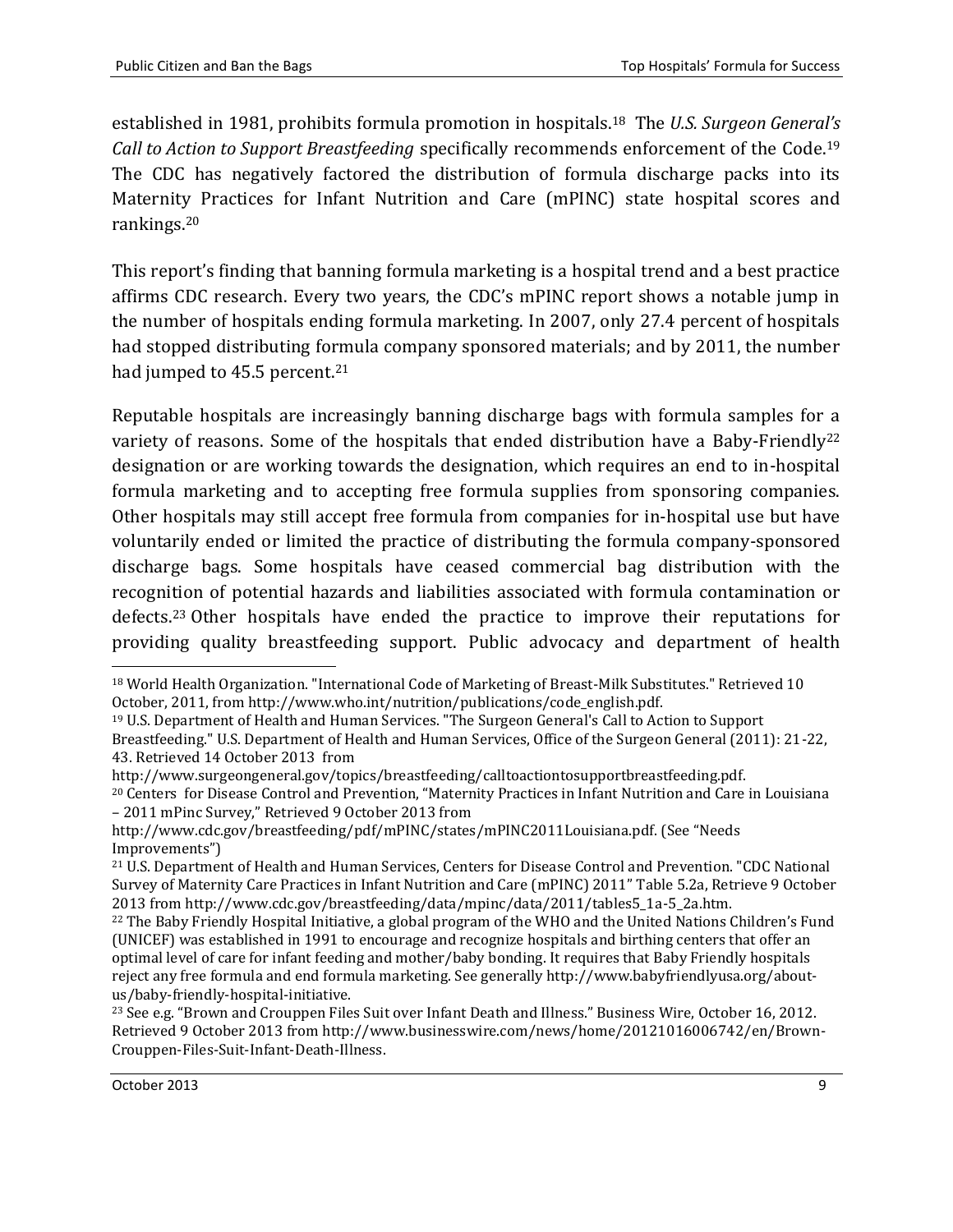initiatives in various states and cities have largely been responsible for the positive trend. All hospitals in Massachusetts and Rhode Island with maternal/newborn services have eliminated commercial formula bag distribution. Maryland, North Carolina, Oklahoma and New York, among other states, have also made substantial progress.

## **Methodology**

<span id="page-9-0"></span>This study uses information gathered on *U.S. News and World Report*'s *("U.S. News")* list of "Best Hospitals 2013-14." It separately analyzes two overlapping categories of hospitals: (a) the forty-five highest ranked hospitals in the specialty of gynecology with maternal/newborn services<sup>24</sup> and (b) the seventeen hospitals on the *U.S. News'* Honor Roll of the overall highest ranked hospitals with maternal/newborn services.25 The latter category includes fifteen hospitals that were also among the forty-five top ranked hospitals in gynecology with maternal/newborn services plus two additional Honor Roll hospitals with maternal/newborn services that were not among the forty-five top ranked hospitals in gynecology. U.S. News does not rank hospitals<sup>26</sup> in the specialty area of obstetrics, and only ranks pediatrics as part of its children's hospitals rankings. We used the *U.S. News* rankings in gynecology as the closest proxy for identifying hospitals with high-quality obstetrical care; obstetrics and gynecology are combined into one department at most healthcare facilities, so the quality of the hospitals' obstetrics departments and maternal infant services likely correlates with the quality of its gynecological care.

*U.S. News* ranks hospitals' performance in specialty areas, including gynecology, using a variety of data categories.<sup>27</sup> It uses statistics from the federal Centers for Medicare & Medicaid Services' MedPAR data base and from the American Hospital Association on metrics such as patient survival rates, and safety and staffing ratios.<sup>28</sup> Reputation based on a survey of specialist physicians also factors into hospital rankings. *U.S. News'* Honor Roll features hospitals that scored near the top in at least six specialties reflecting the overall

<sup>&</sup>lt;sup>24</sup> There are 52 hospitals ranked but seven of do not provide maternal/newborn services. Rankings range from 1 to 50 with some ties.

<sup>&</sup>lt;sup>25</sup> There 18 hospitals on the U.S. News Honor Roll but one does not provide maternal/newborn services. <sup>26</sup> *U.S. News* is currently in the process of determining how to rank hospitals in the specialty areas of prenatal and postpartum care.

<sup>27</sup> Avery Comarow, "How We Ranked the Best Hospitals 2013-14: An FAQ", U.S. News and World Report Health. (July 16, 2013) Retrieved 9 October 2013 fro[m http://health.usnews.com/health-news/best](http://health.usnews.com/health-news/best-hospitals/articles/2013/07/16/how-we-ranked-the-best-hospitals-2013-14-an-faq)[hospitals/articles/2013/07/16/how-we-ranked-the-best-hospitals-2013-14-an-faq.](http://health.usnews.com/health-news/best-hospitals/articles/2013/07/16/how-we-ranked-the-best-hospitals-2013-14-an-faq) <sup>28</sup> Id.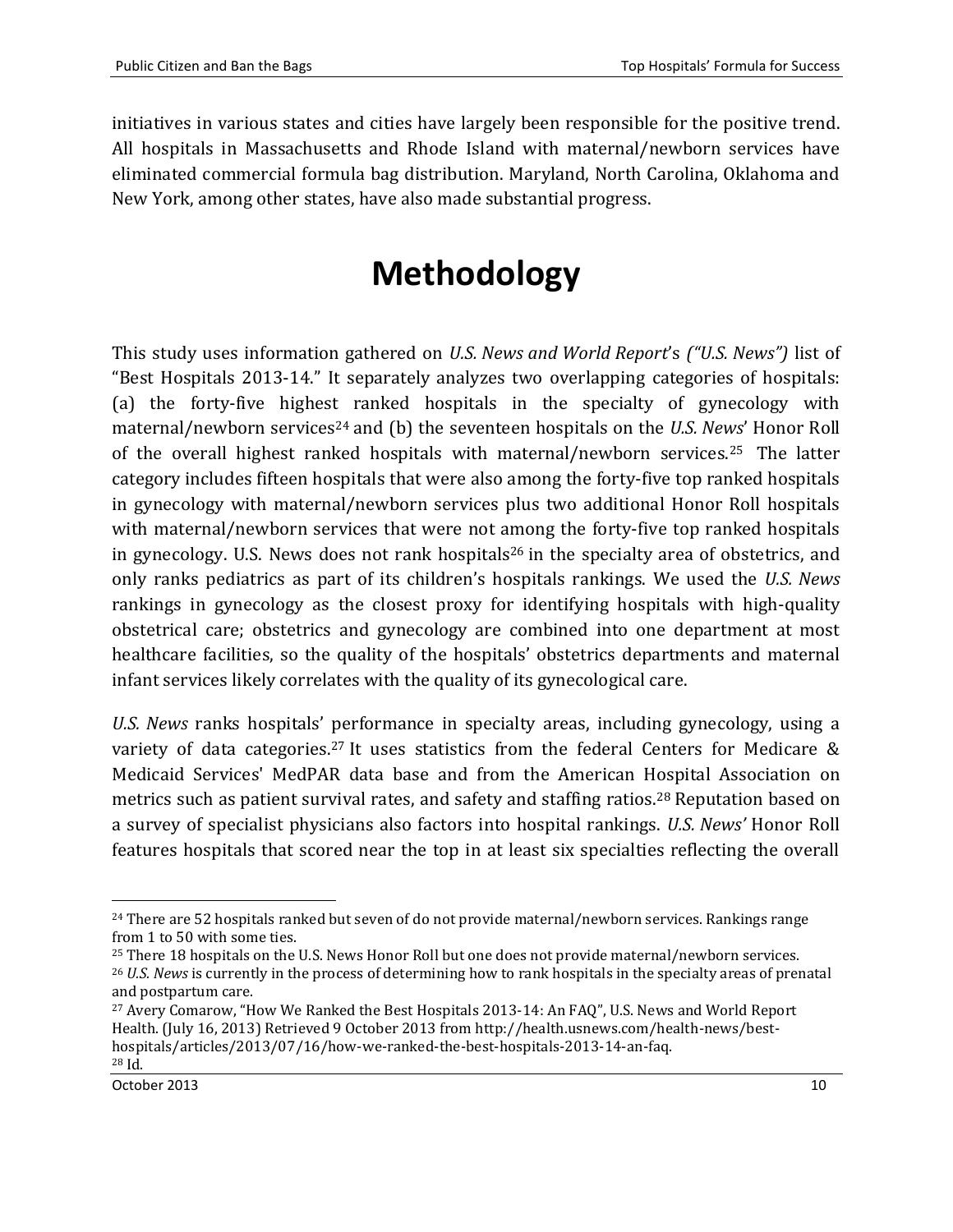highest ranked hospitals.<sup>29</sup> The *U.S. News* rankings have been subject to criticism and we suggest no endorsement of the ranking process in this report.

The report primarily relies on data gathered through a survey conducted by Public Citizen in September and October of 2013. Public Citizen first contacted the forty-five hospitals (with maternal/newborn services) from the *U.S News*' top fifty ranked in the category of gynecology and the two remaining hospitals on the *U.S. News* Honor Roll that were not among the top ranked in gynecology, to conduct its Survey on Infant Feeding and Breastfeeding Information and Materials in Hospitals ("survey").<sup>30</sup> The survey was mailed and follow up was conducted via phone and/or email to the hospitals' lactation services, labor and delivery, postpartum, gynecology and obstetrics and/or mother education departments. Survey responses were submitted by hospitals through an online form, emailed to the report researcher or conducted over the phone. The researcher made at least five attempts with most hospitals by calling various departments, leaving messages and asking for interdepartmental referrals. The survey respondents included RN lactation consultants, nurse managers, patient care managers and other personnel who felt confident about answering the three substantive questions.<sup>31</sup>

The other major data source for this study was the Ban the Bags campaign website at www.banthebags.org. Ban the Bags is a national campaign to stop formula company marketing in maternity hospitals. It has been in existence since July of 2006 and has been accepting online reports from hospitals when they eliminate commercial discharge bag distribution.



Ban the Bags was consulted to determine whether hospitals unresponsive to the survey had reported to the website within the last seven years. Nine hospitals had reported to Ban the Bags but did not respond to the survey. Ban the Bags recently verified that all previously reporting hospitals still maintain a policy against bag distribution.<sup>32</sup>

eighteen hospitals on the Honor Roll have birthing units.)

<sup>30</sup> See Appendix B for the survey questions.

<sup>31</sup> See Appendix A for answers to questions related to formula company-sponsored bags and materials. <sup>32</sup> Ban the Bags campaign members made direct calls on October 8, 2013 to hospitals that had previously

reported eliminating bags.

<sup>29</sup> See Kimberly Leonard, *Best Hospitals 2013-14: Overview and Honor Roll*, *U.S. News and World Report* (July 16, 2013), Retrieved 9 October 2013 from http://health.usnews.com/health-news/besthospitals/articles/2013/07/16/best-hospitals-2013-14-overview-and-honor-roll. (Seventeen out of the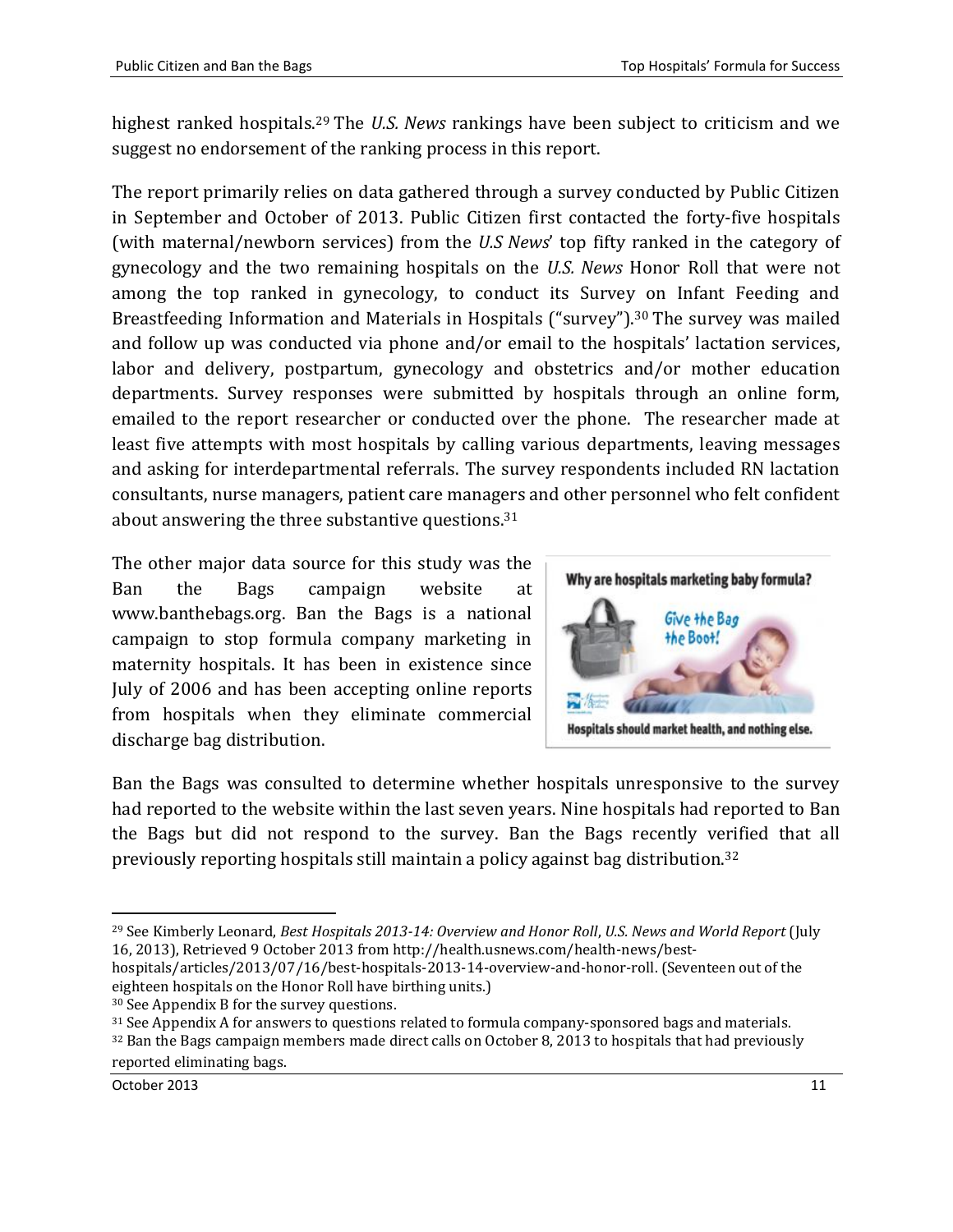<span id="page-11-0"></span>State breastfeeding coalition websites also verified hospital policies on infant formula marketing.<sup>33</sup>

### **Hospital Practices**

#### *Top Ranked in Gynecology*

Sixty-seven percent of *U.S. News* topranked hospitals in gynecology (30 out of 45) reported not distributing formula company sponsored discharge packs, formula samples or other formula company promotional materials to mothers in their maternity units, either to Public



Citizen or Ban the Bags. [See Figure 1]. These hospitals generally reported having a policy against commercial bag distribution, many due to Baby Friendly<sup>34</sup> restrictions.

An additional eleven percent (5 of 45) of hospitals reported limiting commercial bag distribution. Some limit them to mothers who request the bags,<sup>35</sup> to "formula feeding moms," <sup>36</sup> or to Neonatal Intensive Care Unit patients. [See Figure 1]. The remaining

 $\overline{\phantom{a}}$ <sup>33</sup> The North Carolina Breastfeeding Coalition awarded Duke University for eliminating commercial formula bags and materials throughout the hospital. See [http://www.ncbfc.org/images/golden\\_bow\\_jan2013.jpg](http://www.ncbfc.org/images/golden_bow_jan2013.jpg)

<sup>&</sup>lt;sup>34</sup> The Baby Friendly Hospital Initiative, a global program of the WHO and the United Nations Children's Fund (UNICEF) was established in 1991 to encourage and recognize hospitals and birthing centers that offer an optimal level of care for infant feeding and mother/baby bonding. It requires that Baby Friendly hospitals reject any free formula and end formula marketing. See generall[y www.babyfriendlyusa.org.](http://www.babyfriendlyusa.org/)

<sup>35</sup> Mothers who request bags may intend to breastfeed and are not necessarily "formula feeding." The requests are often based on formula company coupons sent to their homes for free bags or downloaded from formula company websites, according to the respondents.

<sup>36</sup> "Formula feeding moms" were generally described as those who needed formula for medical purposes, or those who intend to formula feed for any other reason.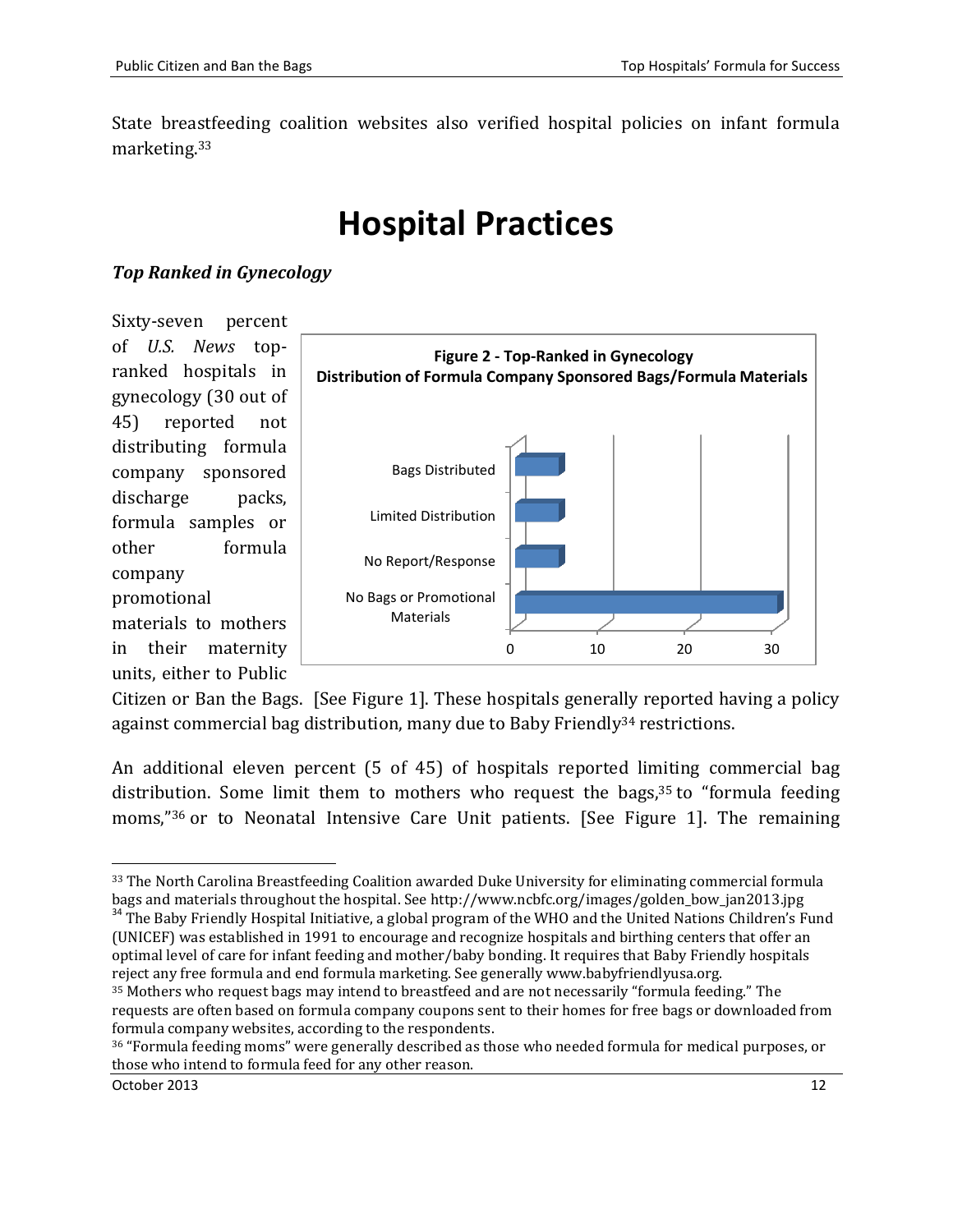reporting hospitals did not state whether free formula was specifically given to mothers who were "formula feeding" upon need or request. One hospital limited bag distribution to mothers in its Neonatal Intensive Care Unit, but prohibited them in the Mother Baby Unit.

Eleven percent (5 of 45) reported having no policy against distributing discharge bags and generally distribute bags with formula samples, coupons and other promotional materials. At least two of these hospitals reported providing them to all mothers, including those who intend to breastfeed. The other three did not specify whether bag distribution had limitations. Since general distribution of bags to all mothers has been the default practice for many years in hospitals that allow formula marketing, this report presumes bag distribution is widespread in these cases.

Another eleven percent (5 out of 45) of hospitals did not respond to Public Citizen's survey after at least five contact attempts to various units and departments, nor did they report to banthebags.org.

All of the hospital respondents to Public Citizen's survey reported providing information on benefits of breastfeeding to new mothers. Most hospitals offered prenatal classes and some offered significant postpartum support. Others reported providing additional information

on the disadvantages of formula feeding.

#### *Honor Roll Hospitals*

Eighty two percent (14 out of the 17) of the overall best hospitals with maternal newborn services on *U.S. News*' Honor Roll reported having a policy or practice against distributing formula companysponsored discharge bags or other promotional materials. [See Figure 2.] Two hospitals limit the distribution of



commercial bags and one hospital did not respond to the survey or report to banthebags.org. (Two of the hospitals that reported banning discharge bags were not ranked within the top fifty in the specialty of gynecology.)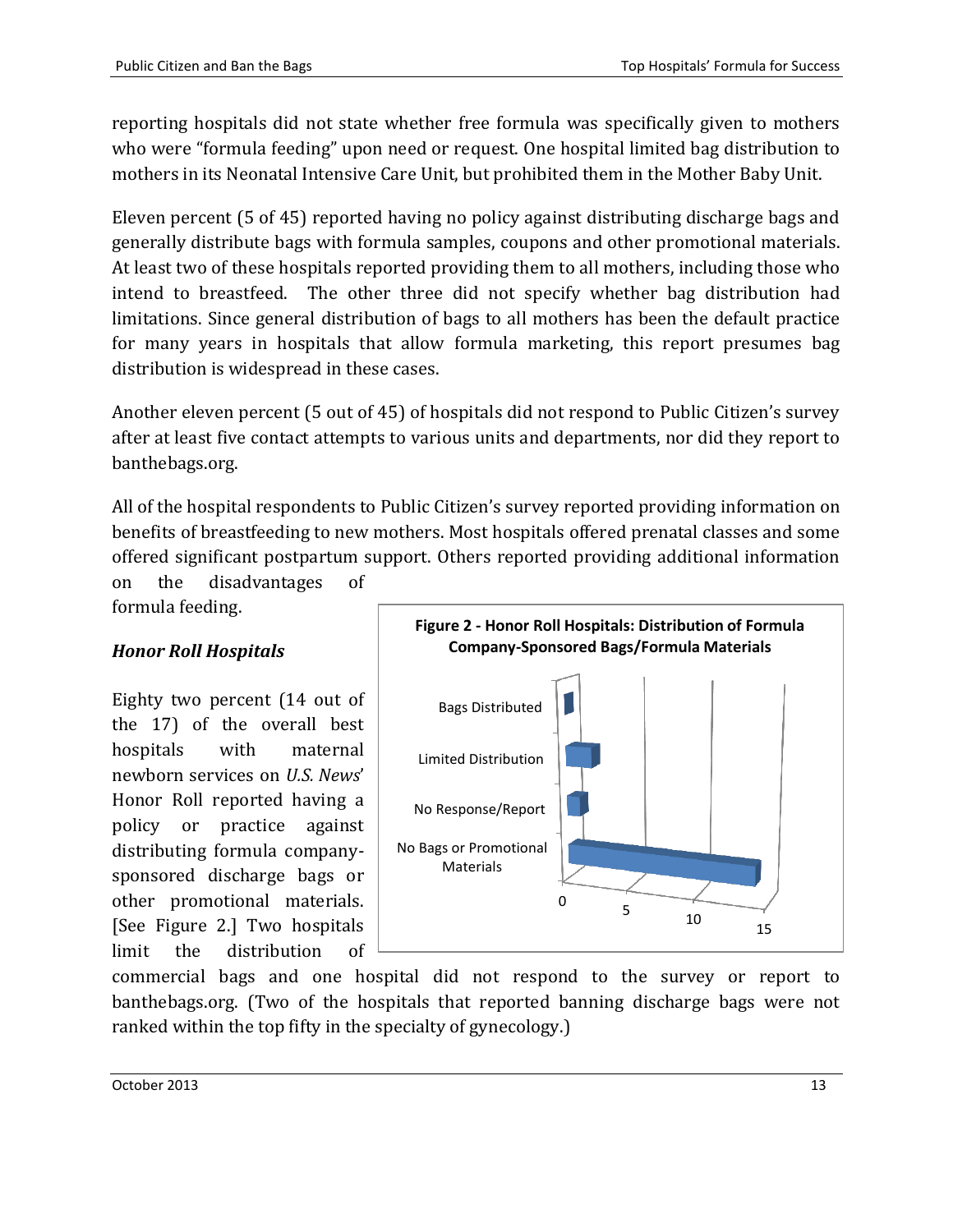#### *Notable Comments from Public Citizen Survey<sup>37</sup>*

The majority of the surveyed hospitals that had banned commercial discharge bags stated they have written policies against formula promotion, including bag distribution. Hospitals said they are designated Baby Friendly or are on the 4D Pathway to Baby-Friendly designation.<sup>38</sup> Baby Friendly designation requires that hospitals adopt policies against formula promotion. Others mentioned their hospitals have protocols and practices but not formal policies against formula promotion or commercial bag distribution.

One respondent expressed that direct-to-consumer formula company marketing to expecting mothers' and nurses influences new mothers' interest in formula feeding. Formula company marketing materials tell consumers to request "their free bag," or free formula samples at the hospital. Therefore, certain mothers only receive such promotional materials upon request.

Another respondent stated that some nurses were more "zealous" about sending formula home with mothers than others, depending on their level of support for breastfeeding. Therefore the practice of infant formula distribution was inconsistent among staff.

A formula company sponsored different bags for "breastfeeding" moms and "infant formula feeding moms," commented another respondent. Both bags include information produced by the sponsoring formula company, denoting the company logo. Both bags include formula samples, but the breastfeeding bag has more information on breastfeeding.

A few hospitals mentioned that they send home small amounts of extra formula with formula feeding moms. The respondents did not consider the extra formula to be promotional samples.

One of these respondents reported that her hospital employer still provides formula company-sponsored discharge packs, but it has formally committed to ending the practice in the future, pursuant to a state initiative to support breastfeeding.

#### *Notable Comments Accompanying Ban the Bags Reports*

One hospital reported that after ending the practice of distributing discharge bags, "there were challenges with staff acceptance that they no longer were giving free gifts to

 $\overline{a}$ 

<sup>&</sup>lt;sup>37</sup> Many of these comments reflect surveys conducted over the phone and subsequent conversation and are therefore not direct quotes.

<sup>&</sup>lt;sup>38</sup> These hospitals are in the process of implementing breastfeeding support policies required for the Baby Friendly designation. See n. 34 for a description of the Baby Friendly Hospital Initiative.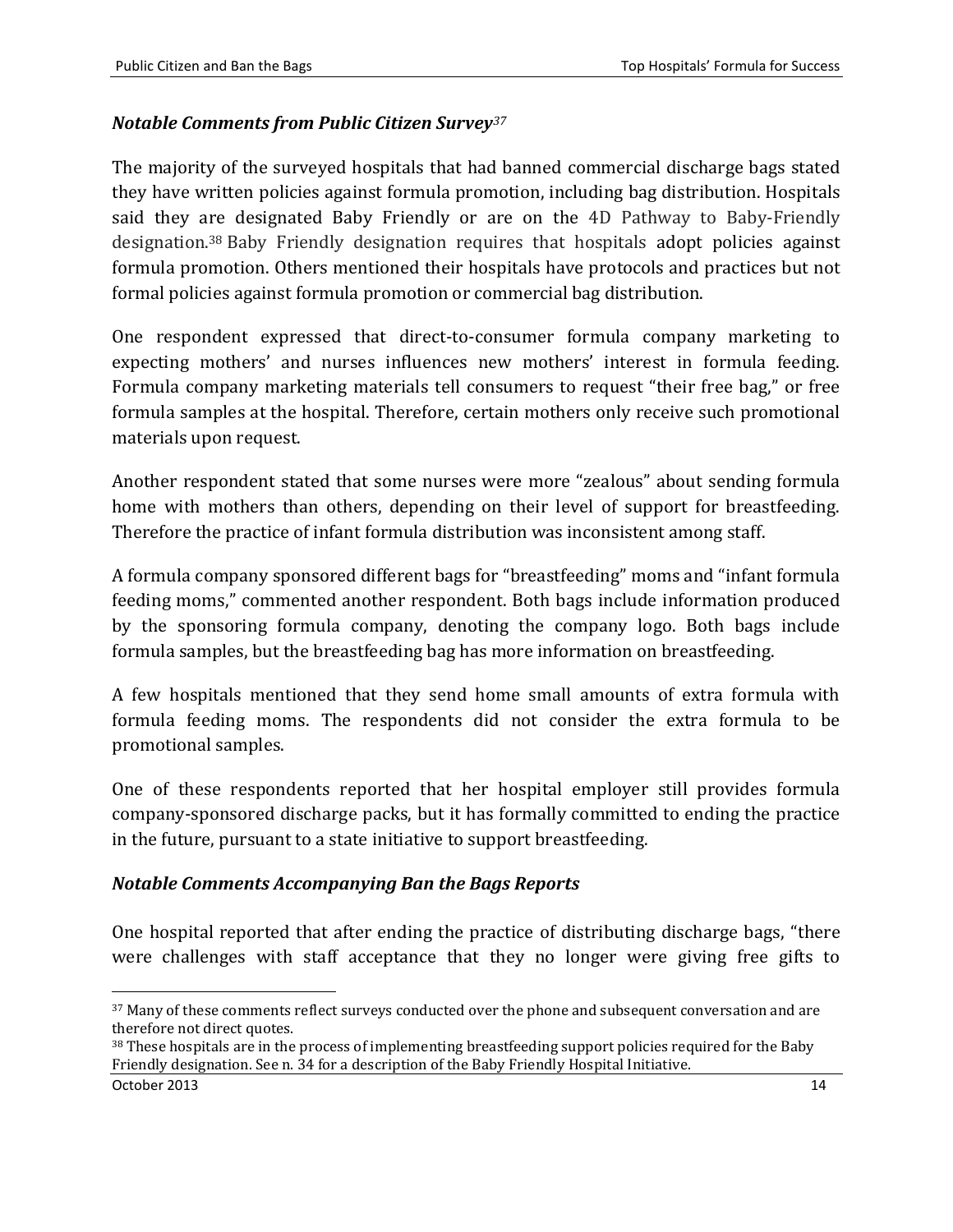patients. Only a handful of patients asked about the diaper bag and were not upset when we explained why we were no longer giving them out."

Another hospital reported to Ban the Bags "we are registered with Baby-Friendly USA and on the 4D Pathway to Baby-Friendly Designation. With recommendations from the American Academy of Pediatrics (AAP), the American College of Obstetrics and Gynecology (ACOG), The American Academy of Family Medicine (AAFM), the World Health Organization (WHO), the CDC and our pediatric department, we discovered evidence-based research showing the negative effects of advertising and distributing free formula samples and coupons."

Another noted, "time was spent discussing, debating and finally deciding to eliminate the bags, with approval from the hospital administration. We will promote healthy living as a longtime endeavor, beginning with prenatal information and support for the breastfeeding mother."

### <span id="page-14-0"></span>**Conclusion**

Over the last few years, various U.S. governmental and non-governmental agencies and institutions have initiated efforts to improve breastfeeding rates by recommending that the healthcare system, including hospitals, abandon the practice of formula marketing through commercial gift bag distribution. Healthcare facilities have been encouraged and pressured into complying with the WHO International Code of Marketing of Breast-milk Substitutes to deter formula companies from detrimentally influencing new and expecting mothers. Advocacy campaigns and public encouragement are finally paying off as ending formula promotion becomes a best practice among the nation's most reputable hospitals.

More hospitals are expected to follow the healthcare industry leaders. State and city departments of health across the country are increasingly working with hospitals to become Baby Friendly or to adopt similar policies. Many hospitals are also independently realizing that eliminating commercial discharge bags is an easy, affordable way to improve breastfeeding support practices and improve their reputations. Others understand that commercialism in hospitals is simply unethical. In 2011, the majority of U.S. hospitals were still distributing commercial formula bags and samples, despite progress. The CDC statistics for 2013 could and should reflect a much needed shift if more hospitals adopt best practices. All new mothers deserve optimal breastfeeding support, free of commercial influence, no matter where they give birth.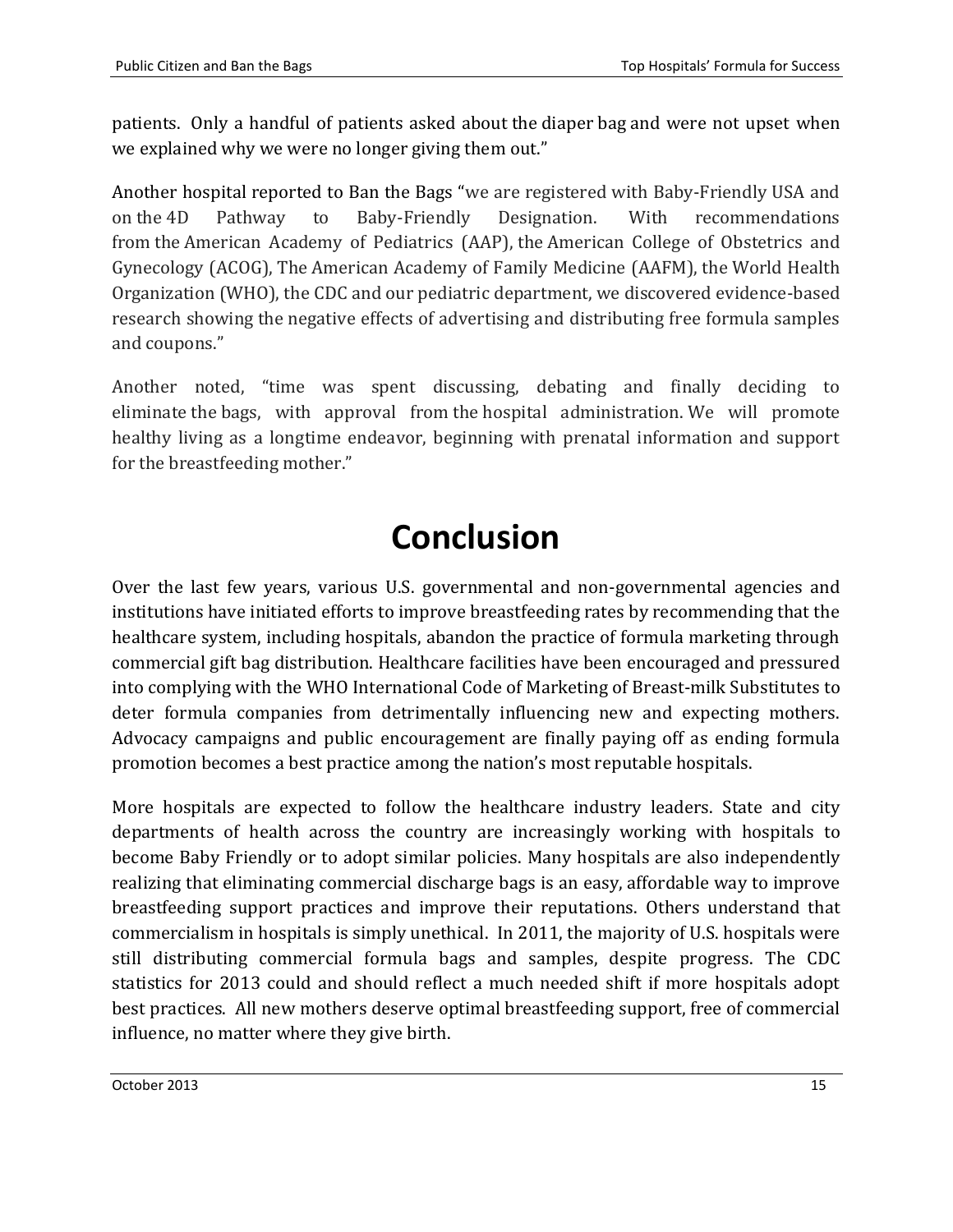### **Recommendations**

- <span id="page-15-0"></span> **Healthcare facilities**, including hospitals, clinics and doctor's offices, should adopt policies modeled after the World Health Organization's International Code of Marketing on Breast-milk Substitutes. The Code requires:
	- o No advertising of breast milk substitutes to families
	- o No free samples or supplies in the health care system.
	- o No promotion of products through health care facilities, including no free or low-cost formula.
	- o No contact between marketing personnel and mothers.
	- o No gifts or personal samples to health workers.
	- o No words or pictures idealizing artificial feeding, including pictures of infants, on the labels or product.
	- o Information to health workers should be scientific and factual only.
	- o All information on artificial feeding, including labels, should explain the benefits of breastfeeding and the costs and hazards associated with artificial feeding.

The Academy of Breastfeeding Medicine's model policy<sup>39</sup> includes:

''Name of institution'' does not accept free formula or free breastmilk substitutes. Nursery or Neonatal Intensive Care Unit discharge bags offered to all mothers will not contain infant formula, coupons for formula, logos of formula companies, or literature with formula company logos.

 **Healthcare facilities** should train staff on how to put their policies into practice. Hospitals should educate staff on why the policy is ethical and good for public health. Staff should be able to comprehensively explain hospital policy, and the reasoning behind it to patients who request formula samples and discharge bags. Hospitals can model their trainings off of the California Department of Public Health's model breastfeeding support staff trainings.<sup>40</sup>

<sup>39</sup> The Academy of Breastfeeding Medicine Protocol Committee, "ABM Clinical Protocol #7: Model Breastfeeding Policy (Revision 2010)," *Breastfeeding Medicine*, Volume 5, Number 4 (2010). Retrieved 15 October 2013 from

[http://www.bfmed.org/Media/Files/Protocols/English%20Protocol%207%20Model%20Hospital%20Policy](http://www.bfmed.org/Media/Files/Protocols/English%20Protocol%207%20Model%20Hospital%20Policy.pdf) [.pdf.](http://www.bfmed.org/Media/Files/Protocols/English%20Protocol%207%20Model%20Hospital%20Policy.pdf) (See p. 2)

<sup>40</sup>California Department of Public Health, "Birth and Beyond California: Hospital Breastfeeding Quality Improvement and Staff Training Demonstration Project*.*" Retrieved 15 October 2013 from [http://www.cdph.ca.gov/HealthInfo/healthyliving/childfamily/Pages/BirthandBeyondCaliforniaDescription.](http://www.cdph.ca.gov/HealthInfo/healthyliving/childfamily/Pages/BirthandBeyondCaliforniaDescription.aspx) [aspx.](http://www.cdph.ca.gov/HealthInfo/healthyliving/childfamily/Pages/BirthandBeyondCaliforniaDescription.aspx)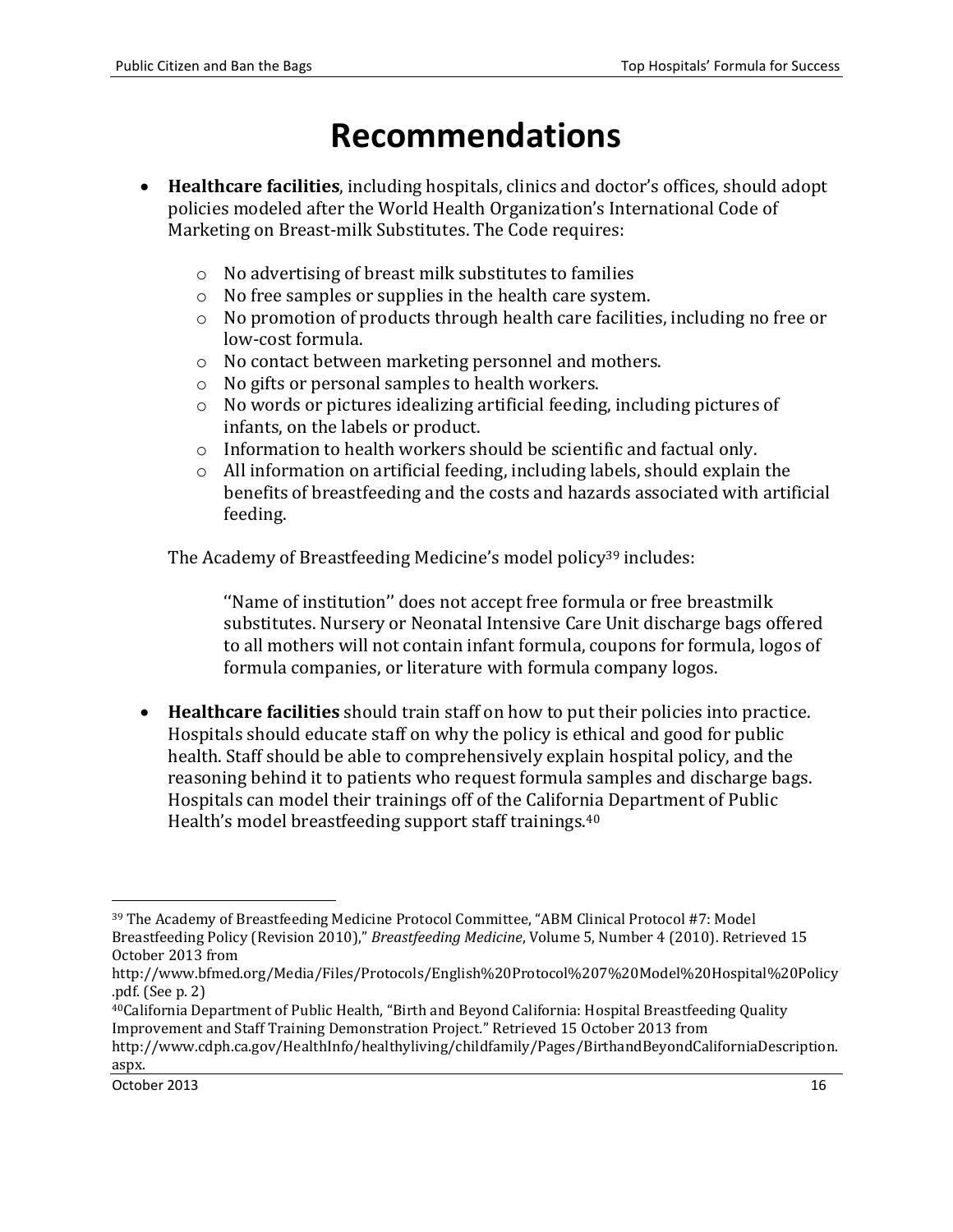**City, state and county health departments** should develop initiatives to require or encourage hospitals to end infant formula marketing. Initiatives should involve adopting regulations mandating that hospitals end formula marketing. If regulatory change is impractical, health departments should develop voluntary initiatives to incentivize best practices. Initiatives should publicly acknowledge the hospitals that adopt best practices and model policies and provide encouragement and guidance to hospitals that need assistance in developing and implementing policy.

Health departments in New York City and Maryland have initiated efforts to urge hospitals to develop breastfeeding support policies and practices. The Maryland Department of Health and Mental Hygiene's Breastfeeding Support Policy Recommendations includes one stating:

Do not accept free formula, advertisements, or formula coupons for use in the hospital or distribution to breastfeeding mothers.<sup>41</sup>

All of Maryland's hospitals have committed to adopting the policy, though some have not yet adopted or implemented it. New York City's initiative, Latch On NYC, calls on hospitals to "pledge to end the distribution of promotional formula and materials during the hospital stay and at discharge."<sup>42</sup>

- **City, state and county legislators** should pass legislation requiring that hospitals adopt model policies and follow best practices for breastfeeding, including eliminating formula marketing. California, for example, recently enacted a law that requires all general acute care hospitals and special hospitals that have a perinatal unit to adopt the "Ten Steps to Successful Breastfeeding," as adopted by Baby-Friendly USA, or an alternate process adopted by a health care service plan that includes evidenced-based policies and practices and targeted outcomes, or the Model Hospital Policy Recommendations. This law will pave the way for regulations requiring that hospitals end infant formula marketing.
- **Formula companies** should stop marketing formula in healthcare facilities in order to comply with the WHO's International Code of Marketing of Breast-milk Substitutes.

October 2013 17

l <sup>41</sup> Maryland Department of Health and Mental Hygiene, "Maryland Hospital Breastfeeding Policy Recommendations," 5 (October 2012). Retrieved 15 October 2013 from

[http://phpa.dhmh.maryland.gov/wic/Documents/MarylandHospitalBreastfeedingPolicyRecommendations.p](http://phpa.dhmh.maryland.gov/wic/Documents/MarylandHospitalBreastfeedingPolicyRecommendations.pdf) [df.](http://phpa.dhmh.maryland.gov/wic/Documents/MarylandHospitalBreastfeedingPolicyRecommendations.pdf) 

<sup>42</sup> New York City Department of Health and Mental Hygiene, *Latch on NYC: A Hospital Based Initiative to Support a Mother's Decision to Breastfeed,* Retrieved 15 October 2013 from [http://www.nyc.gov/html/doh/downloads/pdf/ms/initiative-description.pdf.](http://www.nyc.gov/html/doh/downloads/pdf/ms/initiative-description.pdf)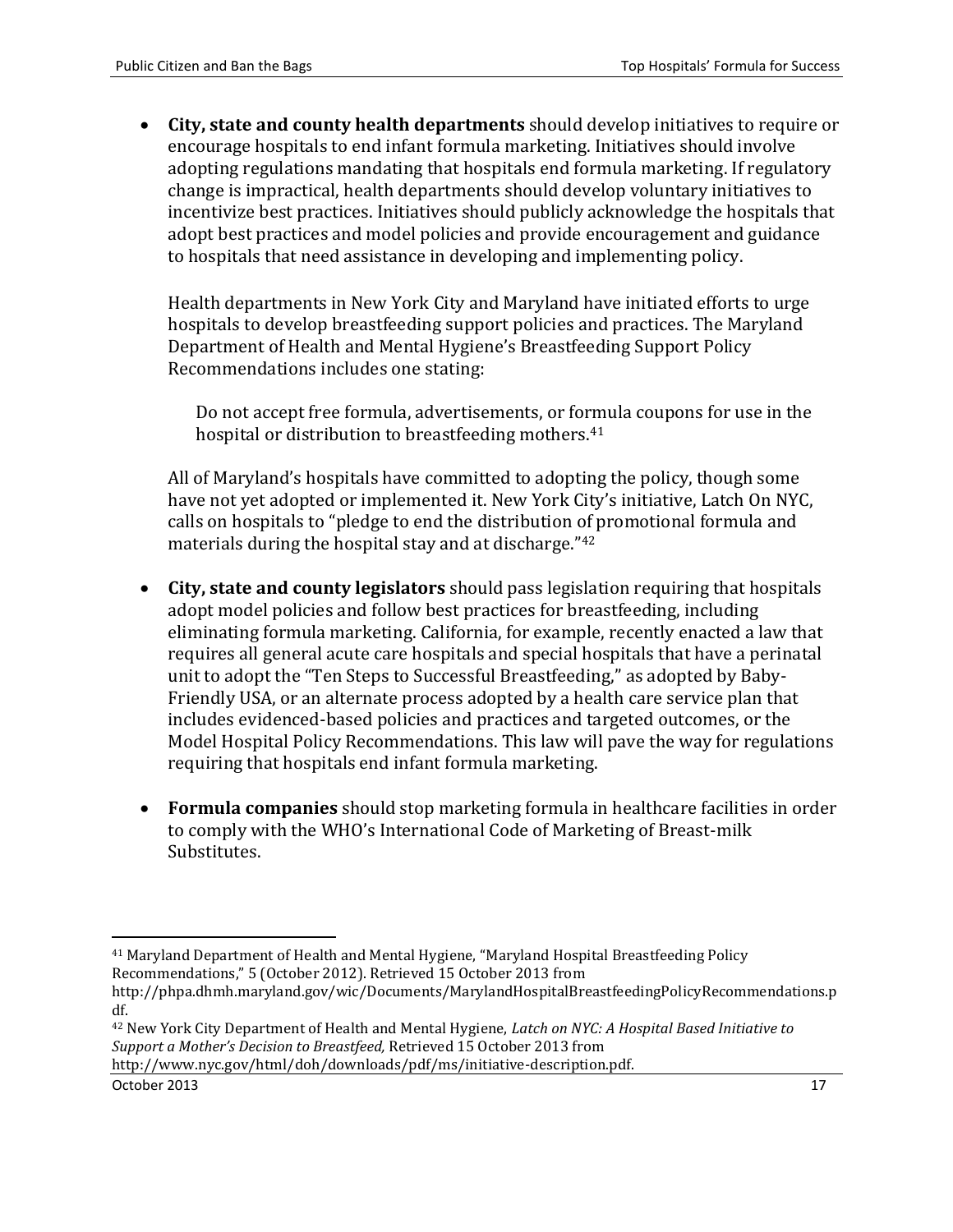### **APPENDIX A**

#### <span id="page-17-0"></span>**Distribution of Formula Company-Sponsored Discharge Bags/Materials<sup>43</sup> Survey and Report Results**

|                              | Honor <sup>45</sup> |             |              |                      |                                    |
|------------------------------|---------------------|-------------|--------------|----------------------|------------------------------------|
| <b>Top Ranked Hospital44</b> | Roll                | City        | <b>State</b> | Source <sup>46</sup> | <b>Practice/Policy</b>             |
| Loma Linda University        |                     |             |              |                      |                                    |
| <b>Medical Center</b>        |                     |             |              | Public               | Banned commercial                  |
| Children's Hospital          |                     | Loma Linda  | CA           | Citizen              | bags/materials                     |
| Cedars-Sinai Medical         |                     |             |              | Public               | <b>Banned commercial</b>           |
| Center                       | Y                   | Los Angeles | CA           | Citizen              | bags/materials                     |
| Lucile Packard               |                     |             |              |                      |                                    |
| Children's Hospital          |                     |             |              |                      |                                    |
| (Stanford Medical            |                     |             |              | Public               | Banned commercial                  |
| Center)                      |                     | Palo Alto   | CA           | Citizen              | bags/materials                     |
| John Muir Medical            |                     |             |              |                      |                                    |
| Center                       |                     | Walnut      |              | Public               | Banned commercial                  |
| <b>Walnut Creek</b>          |                     | Creek       | CA           | Citizen              | bags/materials                     |
| Ronald Reagan UCLA           |                     |             |              | Public               | <b>Banned commercial</b>           |
| <b>Medical Center</b>        | Y                   | Los Angeles | CA           | Citizen              | bags/materials                     |
| <b>UCSF Medical Center</b>   |                     |             |              |                      | Limited <sup>47</sup> distribution |
| <b>Benioff Children's</b>    |                     | San         |              | Public               | of commercial                      |
| Hospital                     | Y                   | Francisco   | CA           | Citizen              | bags/materials                     |
| <b>Scripps Memorial</b>      |                     |             |              | Public               | Limited distribution               |
| Hospital-La Jolla            |                     | La Jolla    | CA           | Citizen              | of bags/materials                  |
| Yale-New Haven               |                     |             |              | Ban the              | <b>Banned commercial</b>           |
| Hospital                     |                     | New Haven   | <b>CT</b>    | <b>Bags</b>          | bags/materials                     |
| Christiana Care Health       |                     |             |              | Public               | Banned commercial                  |
| System                       |                     | Newark      | DE           | Citizen              | bags/materials                     |
| Florida Hospital -           |                     |             |              | Public               | Limited distribution               |
| Orlando                      |                     | Orlando     | FL           | Citizen              | of bags/materials                  |

43 Materials include formula samples, coupons and any other promotional items or information sponsored by formula companies.

<sup>44</sup> These 47 hospitals are within the *U.S. News and World Report*'s top-ranked hospitals in gynecology with the exception of the IU Health System- Academic Health Center and NYU Langone Medical Center which are only on the Honor Roll of overall best hospitals.

<sup>45</sup> The *U.S. News and World Report* Honor Roll is a list of the overall best hospitals, based on high rankings in a variety of specialty areas.

<sup>47</sup> Limited distribution of discharge packs and samples to formula feeding mothers, upon request or only in the Neonatal Intensive Care Unit.

 $\overline{a}$ 

<sup>46</sup> Completed Public Citizen's Survey (See Appendix B) or reported to banthebags.org, recently verified by phone.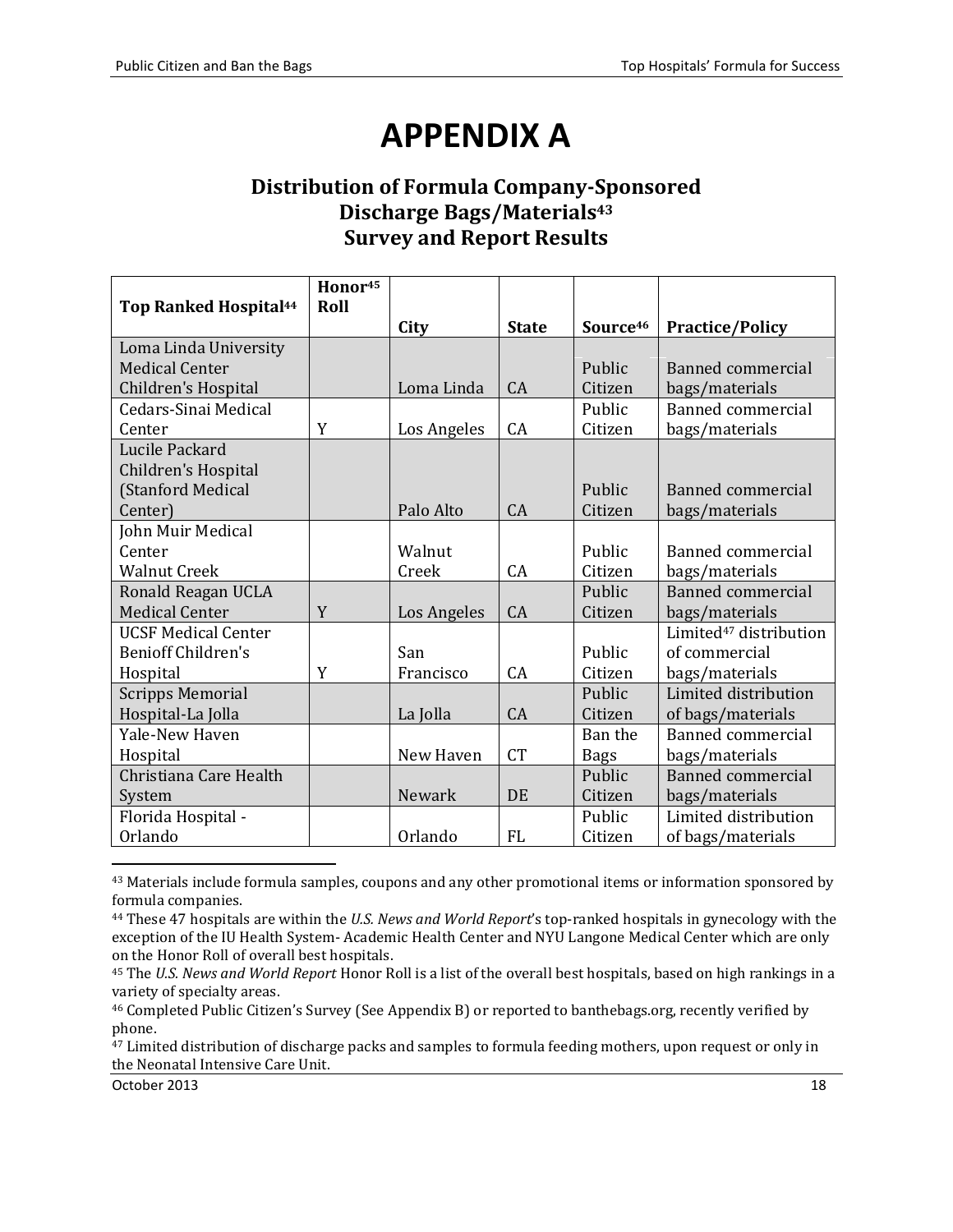|                                         | Honor <sup>49</sup><br>Roll |                  |                |                      |                                   |
|-----------------------------------------|-----------------------------|------------------|----------------|----------------------|-----------------------------------|
| <b>Top Ranked Hospital<sup>48</sup></b> |                             | City             | <b>State</b>   | Source <sup>50</sup> | <b>Practice/Policy</b>            |
| Sarasota Memorial                       |                             |                  |                | Public               | Limited distribution              |
| Hospital                                |                             | Sarasota         | <b>FL</b>      | Citizen              | of bags/materials                 |
|                                         |                             |                  |                |                      |                                   |
| Northwestern Memorial                   |                             |                  |                |                      |                                   |
| Hospital                                | Y                           | Chicago          | IL             |                      | No Response                       |
| NorthShore University                   |                             |                  |                |                      |                                   |
| <b>Health System</b>                    |                             |                  |                | Public               | <b>Banned commercial</b>          |
| <b>Evanston Hospital</b>                |                             | Evanston         | IL             | Citizen              | bags/materials                    |
| St. Vincent Women's                     |                             |                  |                | Public               | Distributes bags                  |
| Hospital                                |                             | Indianapolis     | IN             | Citizen              | without restriction               |
| <b>IU Health Academic</b>               |                             |                  |                |                      |                                   |
| <b>Health Center</b>                    | Y (not                      |                  |                | Public               | <b>Banned commercial</b>          |
|                                         | GYN)                        | Indianapolis     | IN             | Citizen              | bags/materials                    |
| <b>Brigham and Women's</b>              |                             |                  |                | Ban the              | <b>Banned commercial</b>          |
| Hospital                                | Y                           | Boston           | MA             | <b>Bags</b>          | bags/materials                    |
| Massachusetts General                   |                             |                  |                | Ban the              | <b>Banned commercial</b>          |
| Hospital                                | Y                           | <b>Boston</b>    | <b>MA</b>      | <b>Bags</b>          | bags/materials                    |
| <b>University of Maryland</b>           |                             |                  |                | Public               | Distributes bags                  |
| <b>Medical Center</b>                   |                             | Baltimore        | MD             | Citizen              | without restriction <sup>51</sup> |
|                                         |                             |                  |                | Public               | <b>Banned commercial</b>          |
| Johns Hopkins Hospital                  | Y                           | <b>Baltimore</b> | <b>MD</b>      | Citizen              | bags/materials                    |
| University of Michigan                  |                             |                  |                |                      |                                   |
| <b>Hospitals and Health</b>             |                             |                  |                | Ban the              | <b>Banned commercial</b>          |
| Centers                                 |                             | Ann Arbor        | MI             | <b>Bags</b>          | bags/materials                    |
| Spectrum Health                         |                             | Grand            |                |                      |                                   |
| <b>Butterworth Hospital</b>             |                             | Rapids           | MI             |                      | No Response                       |
| <b>Abbott Northwestern</b>              |                             |                  |                | Ban the              | <b>Banned commercial</b>          |
| Hospital                                |                             | Minneapolis      | <b>MN</b>      | <b>Bags</b>          | bags/materials                    |
|                                         |                             |                  |                | Ban the              | <b>Banned commercial</b>          |
| Mayo Clinic                             | Y                           | Rochester        | <b>MN</b>      | <b>Bags</b>          | bags/materials                    |
|                                         |                             |                  |                | Public               | <b>Banned commercial</b>          |
| Barnes-Jewish Hospital                  | Y                           | St. Louis        | M <sub>O</sub> | Citizen              | bags/materials                    |
| <b>Wake Forest Baptist</b>              |                             |                  |                |                      |                                   |
| Health-Lexington                        |                             |                  |                | Public               | Distributes bags                  |
| <b>Medical Center</b>                   |                             | Lexington        | <b>NC</b>      | Citizen              | without restriction               |

<sup>48</sup> These 47 hospitals are within the *U.S. News and World Report*'s top-ranked hospitals in gynecology with the exception of the IU Health System- Academic Health Center and NYU Langone Medical Center which are only on the Honor Roll of overall best hospitals.

<sup>51</sup> The University of Maryland Medical Center has committed to ending formula promotion but has not yet implemented its policy commitments.

October 2013 19

<sup>49</sup> The *U.S. News and World Report* Honor Roll is a list of the overall best hospitals, based on high rankings in a variety of specialty areas.

<sup>50</sup> Completed Public Citizen's Survey (See Appendix B) or reported to banthebags.org, recently verified by phone.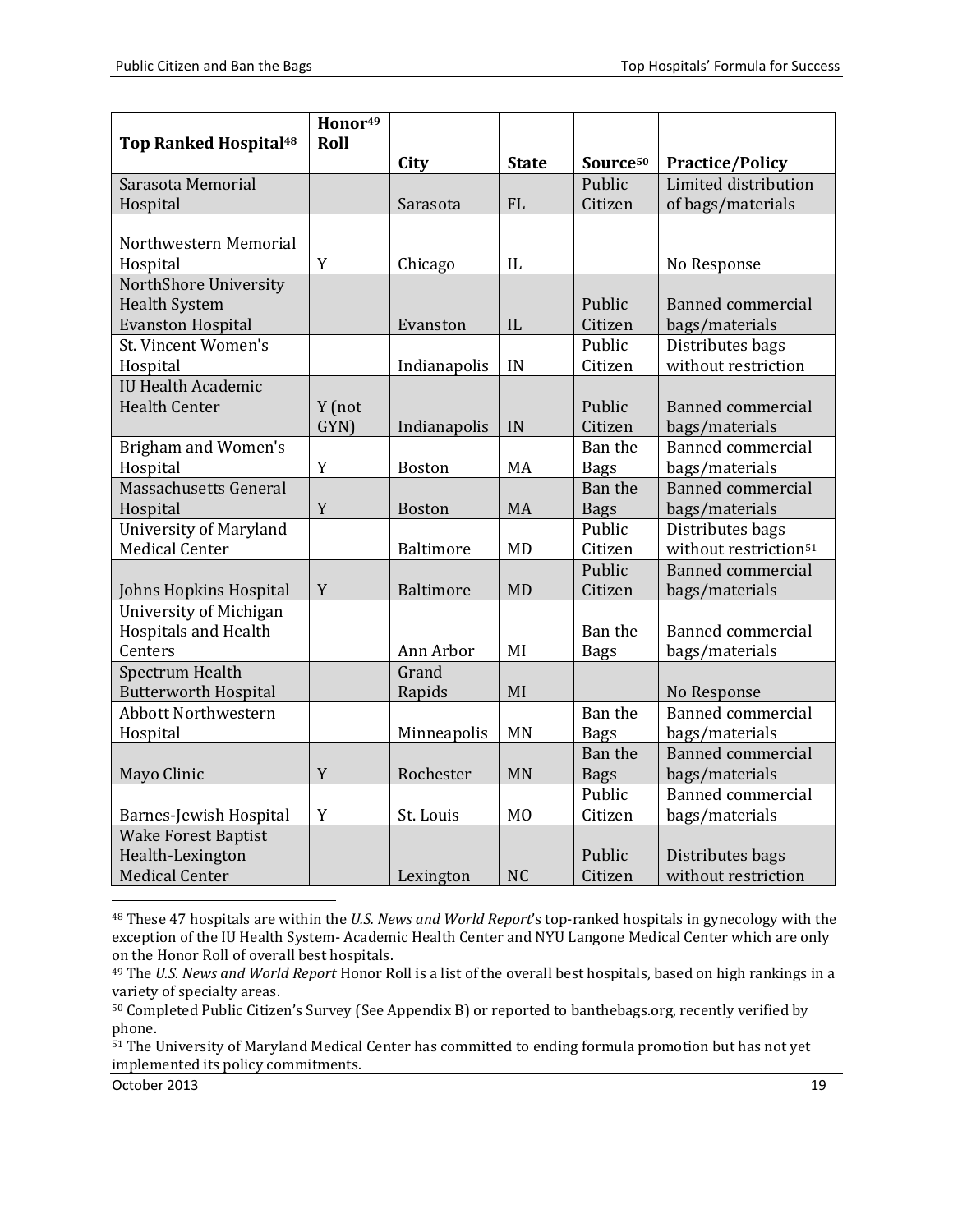| Source <sup>54</sup><br>City<br><b>State</b><br><b>Practice/Policy</b><br><b>Banned commercial</b><br><b>UNC Hospitals - NC</b><br>Ban the<br>Women's Hospital<br>Chapel Hill<br><b>NC</b><br>bags/materials<br><b>Bags</b><br><b>Banned commercial</b><br>Duke University<br>Hospital<br>Y<br>Durham<br><b>NC</b><br><b>NC BF55</b><br>bags/materials<br><b>Banned commercial</b><br><b>Morristown Medical</b><br>Public<br>bags/materials<br>Center<br>Morristown<br>NJ<br>Citizen<br><b>Strong Memorial</b><br>Hospital of the<br>Public<br><b>Banned commercial</b><br><b>University of Rochester</b><br>Rochester<br><b>NY</b><br>Citizen<br>bags/materials<br><b>Banned commercial</b><br>Public<br>bags/materials<br><b>NYU Langone Medical</b><br>Y (not<br>GYN)<br>New York<br><b>NY</b><br>Citizen<br>Center<br>New York Presbyterian<br><b>Banned commercial</b><br>Public<br>Y<br>Hospital - Columbia<br>New York<br><b>NY</b><br>Citizen<br>bags/materials<br><b>University Hospitals</b><br>Case Medical Center -<br>MacDonald Women's<br>Ban the<br><b>Banned commercial</b><br>Y<br>Cleveland<br><b>OH</b><br><b>Bags</b><br>bags/materials<br>Hospital<br><b>Ban</b> the<br><b>Banned commercial</b><br><b>OR</b><br><b>OHSU Hospital</b><br>Portland<br><b>Bags</b><br>bags/materials<br>Ban the<br><b>Banned commercial</b><br>Allentown<br>PA<br>Lehigh Valley Hospital<br>bags/materials<br><b>Bags</b><br>Hospital of the<br>University of<br>Public<br><b>Banned commercial</b><br>Y<br>PA<br>Pennsylvania<br>Philadelphia<br>Citizen<br>bags/materials<br>Thomas Jefferson<br>Public<br><b>Banned commercial</b><br>Y<br><b>University Hospital</b><br>Philadelphia<br>PA<br>Citizen<br>bags/materials<br>Magee Women's<br>Public<br><b>Banned commercial</b><br>Hospital of UPMC<br>Pittsburgh<br>PA<br>Citizen<br>bags/materials<br>Distributes bags<br>Hahnemann University<br>Public<br>PA<br>without restriction<br>Hospital<br>Philadelphia<br>Citizen<br>Western Pennsylvania<br>Distributes bags<br>Public | <b>Top Ranked Hospital<sup>52</sup></b> | Honor <sup>53</sup><br>Roll |  |  |
|--------------------------------------------------------------------------------------------------------------------------------------------------------------------------------------------------------------------------------------------------------------------------------------------------------------------------------------------------------------------------------------------------------------------------------------------------------------------------------------------------------------------------------------------------------------------------------------------------------------------------------------------------------------------------------------------------------------------------------------------------------------------------------------------------------------------------------------------------------------------------------------------------------------------------------------------------------------------------------------------------------------------------------------------------------------------------------------------------------------------------------------------------------------------------------------------------------------------------------------------------------------------------------------------------------------------------------------------------------------------------------------------------------------------------------------------------------------------------------------------------------------------------------------------------------------------------------------------------------------------------------------------------------------------------------------------------------------------------------------------------------------------------------------------------------------------------------------------------------------------------------------------------------------------------------------------------------------------------------------------------------------------------------------------|-----------------------------------------|-----------------------------|--|--|
|                                                                                                                                                                                                                                                                                                                                                                                                                                                                                                                                                                                                                                                                                                                                                                                                                                                                                                                                                                                                                                                                                                                                                                                                                                                                                                                                                                                                                                                                                                                                                                                                                                                                                                                                                                                                                                                                                                                                                                                                                                            |                                         |                             |  |  |
|                                                                                                                                                                                                                                                                                                                                                                                                                                                                                                                                                                                                                                                                                                                                                                                                                                                                                                                                                                                                                                                                                                                                                                                                                                                                                                                                                                                                                                                                                                                                                                                                                                                                                                                                                                                                                                                                                                                                                                                                                                            |                                         |                             |  |  |
|                                                                                                                                                                                                                                                                                                                                                                                                                                                                                                                                                                                                                                                                                                                                                                                                                                                                                                                                                                                                                                                                                                                                                                                                                                                                                                                                                                                                                                                                                                                                                                                                                                                                                                                                                                                                                                                                                                                                                                                                                                            |                                         |                             |  |  |
|                                                                                                                                                                                                                                                                                                                                                                                                                                                                                                                                                                                                                                                                                                                                                                                                                                                                                                                                                                                                                                                                                                                                                                                                                                                                                                                                                                                                                                                                                                                                                                                                                                                                                                                                                                                                                                                                                                                                                                                                                                            |                                         |                             |  |  |
|                                                                                                                                                                                                                                                                                                                                                                                                                                                                                                                                                                                                                                                                                                                                                                                                                                                                                                                                                                                                                                                                                                                                                                                                                                                                                                                                                                                                                                                                                                                                                                                                                                                                                                                                                                                                                                                                                                                                                                                                                                            |                                         |                             |  |  |
|                                                                                                                                                                                                                                                                                                                                                                                                                                                                                                                                                                                                                                                                                                                                                                                                                                                                                                                                                                                                                                                                                                                                                                                                                                                                                                                                                                                                                                                                                                                                                                                                                                                                                                                                                                                                                                                                                                                                                                                                                                            |                                         |                             |  |  |
|                                                                                                                                                                                                                                                                                                                                                                                                                                                                                                                                                                                                                                                                                                                                                                                                                                                                                                                                                                                                                                                                                                                                                                                                                                                                                                                                                                                                                                                                                                                                                                                                                                                                                                                                                                                                                                                                                                                                                                                                                                            |                                         |                             |  |  |
|                                                                                                                                                                                                                                                                                                                                                                                                                                                                                                                                                                                                                                                                                                                                                                                                                                                                                                                                                                                                                                                                                                                                                                                                                                                                                                                                                                                                                                                                                                                                                                                                                                                                                                                                                                                                                                                                                                                                                                                                                                            |                                         |                             |  |  |
|                                                                                                                                                                                                                                                                                                                                                                                                                                                                                                                                                                                                                                                                                                                                                                                                                                                                                                                                                                                                                                                                                                                                                                                                                                                                                                                                                                                                                                                                                                                                                                                                                                                                                                                                                                                                                                                                                                                                                                                                                                            |                                         |                             |  |  |
|                                                                                                                                                                                                                                                                                                                                                                                                                                                                                                                                                                                                                                                                                                                                                                                                                                                                                                                                                                                                                                                                                                                                                                                                                                                                                                                                                                                                                                                                                                                                                                                                                                                                                                                                                                                                                                                                                                                                                                                                                                            |                                         |                             |  |  |
|                                                                                                                                                                                                                                                                                                                                                                                                                                                                                                                                                                                                                                                                                                                                                                                                                                                                                                                                                                                                                                                                                                                                                                                                                                                                                                                                                                                                                                                                                                                                                                                                                                                                                                                                                                                                                                                                                                                                                                                                                                            |                                         |                             |  |  |
|                                                                                                                                                                                                                                                                                                                                                                                                                                                                                                                                                                                                                                                                                                                                                                                                                                                                                                                                                                                                                                                                                                                                                                                                                                                                                                                                                                                                                                                                                                                                                                                                                                                                                                                                                                                                                                                                                                                                                                                                                                            |                                         |                             |  |  |
|                                                                                                                                                                                                                                                                                                                                                                                                                                                                                                                                                                                                                                                                                                                                                                                                                                                                                                                                                                                                                                                                                                                                                                                                                                                                                                                                                                                                                                                                                                                                                                                                                                                                                                                                                                                                                                                                                                                                                                                                                                            |                                         |                             |  |  |
|                                                                                                                                                                                                                                                                                                                                                                                                                                                                                                                                                                                                                                                                                                                                                                                                                                                                                                                                                                                                                                                                                                                                                                                                                                                                                                                                                                                                                                                                                                                                                                                                                                                                                                                                                                                                                                                                                                                                                                                                                                            |                                         |                             |  |  |
|                                                                                                                                                                                                                                                                                                                                                                                                                                                                                                                                                                                                                                                                                                                                                                                                                                                                                                                                                                                                                                                                                                                                                                                                                                                                                                                                                                                                                                                                                                                                                                                                                                                                                                                                                                                                                                                                                                                                                                                                                                            |                                         |                             |  |  |
|                                                                                                                                                                                                                                                                                                                                                                                                                                                                                                                                                                                                                                                                                                                                                                                                                                                                                                                                                                                                                                                                                                                                                                                                                                                                                                                                                                                                                                                                                                                                                                                                                                                                                                                                                                                                                                                                                                                                                                                                                                            |                                         |                             |  |  |
|                                                                                                                                                                                                                                                                                                                                                                                                                                                                                                                                                                                                                                                                                                                                                                                                                                                                                                                                                                                                                                                                                                                                                                                                                                                                                                                                                                                                                                                                                                                                                                                                                                                                                                                                                                                                                                                                                                                                                                                                                                            |                                         |                             |  |  |
|                                                                                                                                                                                                                                                                                                                                                                                                                                                                                                                                                                                                                                                                                                                                                                                                                                                                                                                                                                                                                                                                                                                                                                                                                                                                                                                                                                                                                                                                                                                                                                                                                                                                                                                                                                                                                                                                                                                                                                                                                                            |                                         |                             |  |  |
|                                                                                                                                                                                                                                                                                                                                                                                                                                                                                                                                                                                                                                                                                                                                                                                                                                                                                                                                                                                                                                                                                                                                                                                                                                                                                                                                                                                                                                                                                                                                                                                                                                                                                                                                                                                                                                                                                                                                                                                                                                            |                                         |                             |  |  |
|                                                                                                                                                                                                                                                                                                                                                                                                                                                                                                                                                                                                                                                                                                                                                                                                                                                                                                                                                                                                                                                                                                                                                                                                                                                                                                                                                                                                                                                                                                                                                                                                                                                                                                                                                                                                                                                                                                                                                                                                                                            |                                         |                             |  |  |
|                                                                                                                                                                                                                                                                                                                                                                                                                                                                                                                                                                                                                                                                                                                                                                                                                                                                                                                                                                                                                                                                                                                                                                                                                                                                                                                                                                                                                                                                                                                                                                                                                                                                                                                                                                                                                                                                                                                                                                                                                                            |                                         |                             |  |  |
|                                                                                                                                                                                                                                                                                                                                                                                                                                                                                                                                                                                                                                                                                                                                                                                                                                                                                                                                                                                                                                                                                                                                                                                                                                                                                                                                                                                                                                                                                                                                                                                                                                                                                                                                                                                                                                                                                                                                                                                                                                            |                                         |                             |  |  |
|                                                                                                                                                                                                                                                                                                                                                                                                                                                                                                                                                                                                                                                                                                                                                                                                                                                                                                                                                                                                                                                                                                                                                                                                                                                                                                                                                                                                                                                                                                                                                                                                                                                                                                                                                                                                                                                                                                                                                                                                                                            |                                         |                             |  |  |
|                                                                                                                                                                                                                                                                                                                                                                                                                                                                                                                                                                                                                                                                                                                                                                                                                                                                                                                                                                                                                                                                                                                                                                                                                                                                                                                                                                                                                                                                                                                                                                                                                                                                                                                                                                                                                                                                                                                                                                                                                                            |                                         |                             |  |  |
|                                                                                                                                                                                                                                                                                                                                                                                                                                                                                                                                                                                                                                                                                                                                                                                                                                                                                                                                                                                                                                                                                                                                                                                                                                                                                                                                                                                                                                                                                                                                                                                                                                                                                                                                                                                                                                                                                                                                                                                                                                            |                                         |                             |  |  |
|                                                                                                                                                                                                                                                                                                                                                                                                                                                                                                                                                                                                                                                                                                                                                                                                                                                                                                                                                                                                                                                                                                                                                                                                                                                                                                                                                                                                                                                                                                                                                                                                                                                                                                                                                                                                                                                                                                                                                                                                                                            |                                         |                             |  |  |
|                                                                                                                                                                                                                                                                                                                                                                                                                                                                                                                                                                                                                                                                                                                                                                                                                                                                                                                                                                                                                                                                                                                                                                                                                                                                                                                                                                                                                                                                                                                                                                                                                                                                                                                                                                                                                                                                                                                                                                                                                                            |                                         |                             |  |  |
|                                                                                                                                                                                                                                                                                                                                                                                                                                                                                                                                                                                                                                                                                                                                                                                                                                                                                                                                                                                                                                                                                                                                                                                                                                                                                                                                                                                                                                                                                                                                                                                                                                                                                                                                                                                                                                                                                                                                                                                                                                            |                                         |                             |  |  |
|                                                                                                                                                                                                                                                                                                                                                                                                                                                                                                                                                                                                                                                                                                                                                                                                                                                                                                                                                                                                                                                                                                                                                                                                                                                                                                                                                                                                                                                                                                                                                                                                                                                                                                                                                                                                                                                                                                                                                                                                                                            |                                         |                             |  |  |
|                                                                                                                                                                                                                                                                                                                                                                                                                                                                                                                                                                                                                                                                                                                                                                                                                                                                                                                                                                                                                                                                                                                                                                                                                                                                                                                                                                                                                                                                                                                                                                                                                                                                                                                                                                                                                                                                                                                                                                                                                                            |                                         |                             |  |  |
|                                                                                                                                                                                                                                                                                                                                                                                                                                                                                                                                                                                                                                                                                                                                                                                                                                                                                                                                                                                                                                                                                                                                                                                                                                                                                                                                                                                                                                                                                                                                                                                                                                                                                                                                                                                                                                                                                                                                                                                                                                            |                                         |                             |  |  |
|                                                                                                                                                                                                                                                                                                                                                                                                                                                                                                                                                                                                                                                                                                                                                                                                                                                                                                                                                                                                                                                                                                                                                                                                                                                                                                                                                                                                                                                                                                                                                                                                                                                                                                                                                                                                                                                                                                                                                                                                                                            |                                         |                             |  |  |
|                                                                                                                                                                                                                                                                                                                                                                                                                                                                                                                                                                                                                                                                                                                                                                                                                                                                                                                                                                                                                                                                                                                                                                                                                                                                                                                                                                                                                                                                                                                                                                                                                                                                                                                                                                                                                                                                                                                                                                                                                                            |                                         |                             |  |  |
|                                                                                                                                                                                                                                                                                                                                                                                                                                                                                                                                                                                                                                                                                                                                                                                                                                                                                                                                                                                                                                                                                                                                                                                                                                                                                                                                                                                                                                                                                                                                                                                                                                                                                                                                                                                                                                                                                                                                                                                                                                            |                                         |                             |  |  |
| PA<br>Hospital<br>Pittsburgh<br>Citizen<br>without restriction                                                                                                                                                                                                                                                                                                                                                                                                                                                                                                                                                                                                                                                                                                                                                                                                                                                                                                                                                                                                                                                                                                                                                                                                                                                                                                                                                                                                                                                                                                                                                                                                                                                                                                                                                                                                                                                                                                                                                                             |                                         |                             |  |  |

<sup>52</sup> These 47 hospitals are within the *U.S. News and World Report*'s top-ranked hospitals in gynecology with the exception of the IU Health System- Academic Health Center and NYU Langone Medical Center which are only on the Honor Roll of overall best hospitals.

<sup>55</sup> The North Carolina Breastfeeding Coalition awarded Duke for eliminating commercial formula bags and materials throughout the hospital. See [http://www.ncbfc.org/images/golden\\_bow\\_jan2013.jpg](http://www.ncbfc.org/images/golden_bow_jan2013.jpg)

October 2013 20

<sup>53</sup> The *U.S. News and World Report* Honor Roll is a list of the overall best hospitals, based on high rankings in a variety of specialty areas.

<sup>54</sup> Completed Public Citizen's Survey (See Appendix B) or reported to banthebags.org, recently verified by phone.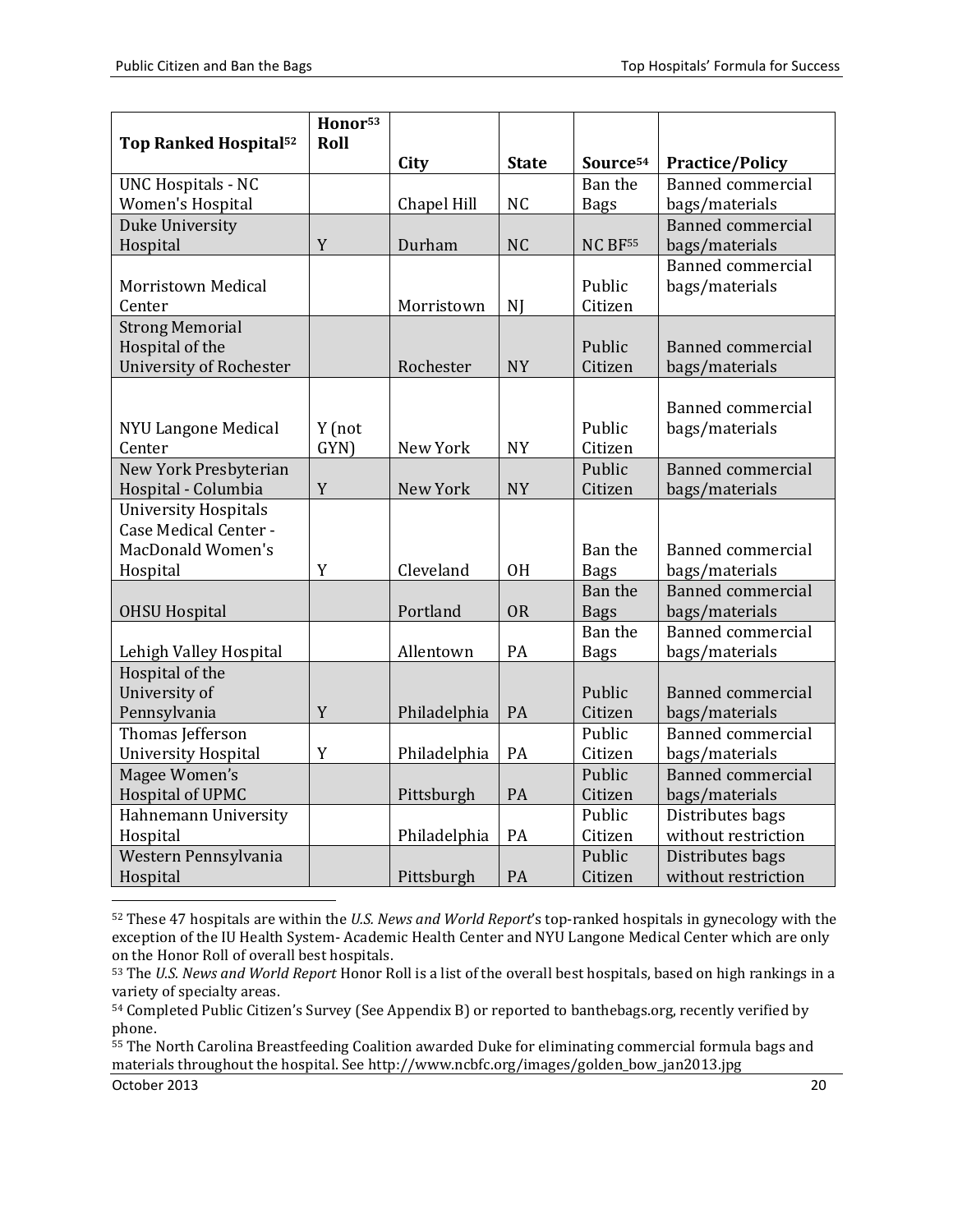| Top Ranked Hospital <sup>56</sup> | Honor <sup>57</sup><br>Roll |                    |              |                      |                          |
|-----------------------------------|-----------------------------|--------------------|--------------|----------------------|--------------------------|
|                                   |                             | City               | <b>State</b> | Source <sup>58</sup> | <b>Practice/Policy</b>   |
|                                   |                             |                    |              | <b>Public</b>        | Limited distribution     |
| <b>UPMC Mercy</b>                 | Y                           | Pittsburgh         | <b>PA</b>    | Citizen              | of bags/materials        |
| Avera McKennan                    |                             |                    |              |                      |                          |
| <b>Hospital and University</b>    |                             |                    |              |                      |                          |
| <b>Health Center</b>              |                             | <b>Sioux Falls</b> | <b>SD</b>    |                      | No Response              |
| Vanderbilt University             |                             |                    |              |                      |                          |
| <b>Medical Center</b>             |                             | Nashville          | <b>TN</b>    |                      | No Response              |
| <b>Baylor University</b>          |                             |                    |              | Public               | Banned commercial        |
| <b>Medical Center</b>             |                             | <b>Dallas</b>      | <b>TX</b>    | Citizen              | bags/materials           |
| UT Southwestern                   |                             |                    |              |                      |                          |
| Hospital - St. Paul               |                             |                    |              | Public               | <b>Banned commercial</b> |
| <b>University Hospital</b>        |                             | <b>Dallas</b>      | <b>TX</b>    | Citizen              | bags/materials           |
|                                   |                             |                    |              | Public               | <b>Banned commercial</b> |
| The Methodist Hospital            |                             | Houston            | <b>TX</b>    | Citizen              | bags/materials           |
| Inova Fairfax Hospital            |                             | Falls Church       | VA           |                      | No Response              |
| <b>Aurora West Allis</b>          |                             |                    |              | Public               | <b>Banned commercial</b> |
| <b>Medical Center</b>             |                             | <b>West Allis</b>  | WI           | Citizen              | bags/materials           |

<span id="page-20-0"></span>l <sup>56</sup> These 47 hospitals are within the *U.S. News and World Report*'s top-ranked hospitals in gynecology with the exception of the IU Health System- Academic Health Center and NYU Langone Medical Center which are only on the Honor Roll of overall best hospitals.

<sup>57</sup> The *U.S. News and World Report* Honor Roll is a list of the overall best hospitals, based on high rankings in a variety of specialty areas.

<sup>58</sup> Completed Public Citizen's Survey (See Appendix B) or reported to banthebags.org and recently verified by phone.

October 2013 21